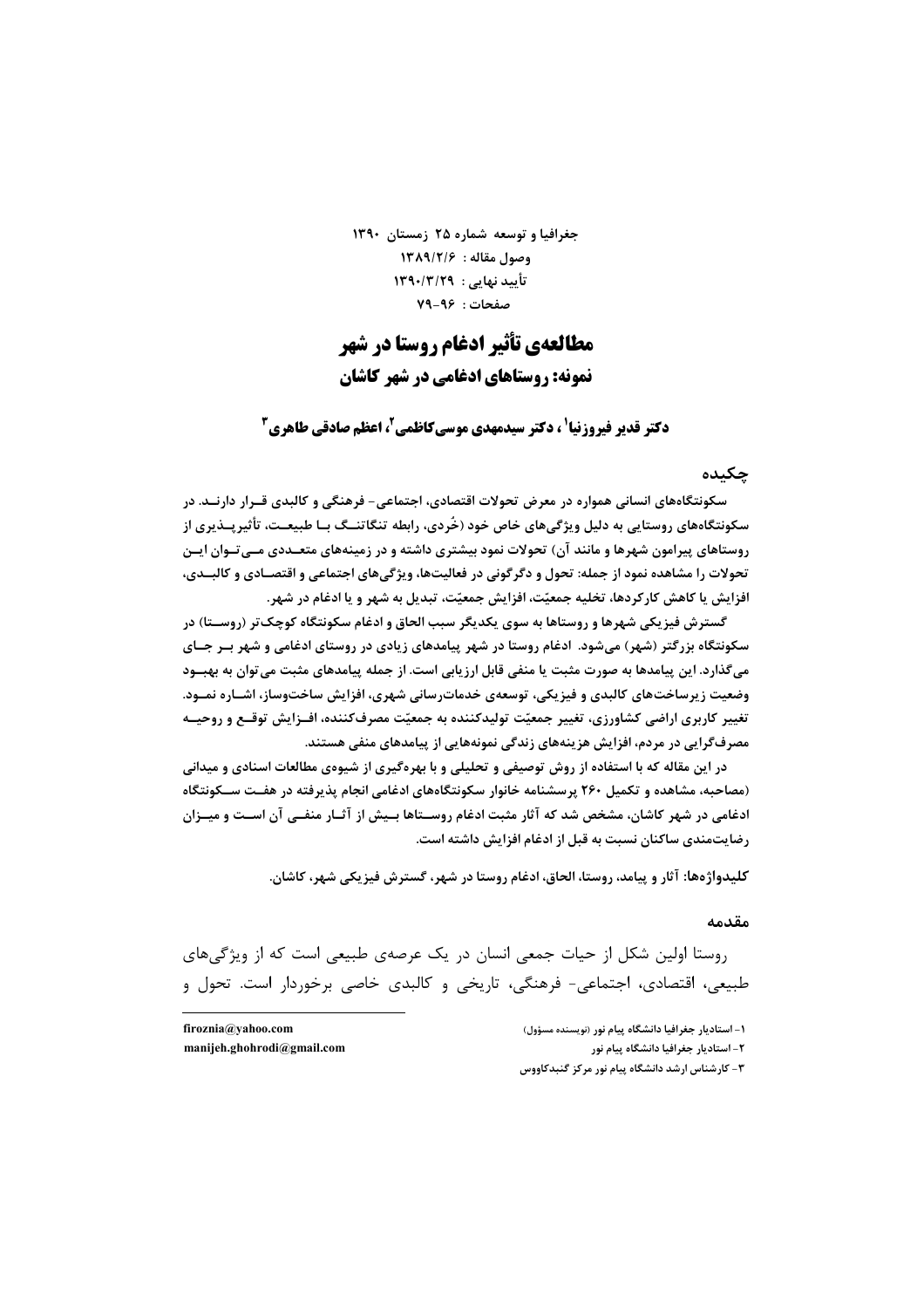دگرگونی در فعالیتها، ویژگیهای اجتماعی و اقتصادی سکونتگاههای روستایی به عنوان یک پدیده یپویا از طریق گسترش فیزیکی و کالبدی، افزایش کارکردها و افزایش جمعیّت در سکونتگاه مشخص میشود. در این میان تعدادی از سکونتگاهها با تقویت و افزایش کارکرد خود سایر سکونتگاهها را به خود وابسته کرده و از رشد و گسترش قابل توجهی نیز برخوردار شده *(گلی، ۱۳۸۳: ۲)* و به مرور زمان به شهر تبدیل می شوند.

از سوی دیگر گسترش فیزیکی شهرها و روستاها بهسوی یکـدیگر سـبب الحـاق <sup>۱</sup> و ادغـام <sup>۲</sup> سکونتگاه کوچکتر (روستا) در سکونتگاه بزرگتر (شهر) میشود. بهعبارت دیگر دربرخی موارد نوع شکل گیری، تقویت نهادهای اقتصادی و اجتماعی، افزایش جمعیّت، قـرار گـرفتن در مرکـز مبادلات و مراودات اجتماعی و اقتصادی در یک بستر جغرافیایی و همجواری با شهر، روسـتا را بهطور رسمی به جزیی از شهر تبدیل میکند. در این وضعیت ممکن است که روسـتا کــاملاً در شهر ادغام شده و ماهیت شهری پابد و یا اینکه همچنان با حفظ ماهیت روستایی در حاشــیه و یا حتی در درون شهر به حیات خود ادامه دهد. بدین ترتیب این سکونتگاه ممکن است طیفـی از ماهیت شهری کامل تا روستایی کامل را داشته باشد.

تداوم استراتژیهای توسعه بر محور تسریع در صنعتگرایی، تمرکزگرایی و شهرنشینی در دهههای ۱۳۴۰ و۱۳۵۰ افزایش میزان تقاضا برای مسکن و زمین شهری، همچنین تصویب قانون گسترش شهرسازی در قطبهای کشاورزی درسال۱۳۵۴ باعث گسترش ساختمانسازی و توسعهی حاشیهنشینی در اراضی مساعد و غیرمساعد کشاورزی پیرامون شهرها شد. از سوی دیگر توسعهی ساخت و سازهای غیرقانونی و سکونتگاههای غیر رسمی (عمدتاً در حاشیهی شهرهای بزرگ) موجب شد دولت آیینiامهی استفاده از اراضی خارج از محدودهی حریم شهرها را در سال ۱۳۵۵ تصویب نماید *(پیلهور و همکاران، ۱۳۸۲: ۱۰۴).* توسعهی فضایی شهری

ا - الحاق در فرهنگ لغت به معنای رسیدن و پیوستن به کسی، به هم رسانیدن و پیوند دادن، پیوستگی (عمید، ۱۳۶۰: ۲۱۸)، و به دیگری در رسیدن (کاتوزیان،۱۳۲۳: ۶۲) تعریف شده است. در این بحث منظور از الحاق، سیر مراحل قانونی پیوستن روستا به شهر و اخذ مصوبه هیأت وزیران در این خصوص میباشد.به عبارت دیگر ممکن است که الحاق منجر به ادغام سكونتگاه الحاقي به شهر بشود و يا خير.

۲- از واژههای Integer, Interfuse مشتق می شوند. و در مفهومی Integrate به معنای "تجدید کردن" و "کامل کردن" است. در زبان انگلیسی Integration به مفهوم، عمل "کامل کردن" را می رساند. در زبان اسپانیولی Integration به معنای گرد آوردن عناصر متشکل گوناگونی است به صورتی منتظم و در جهت تشکیل یک مجموعه. (آلن بیرو،۱۳۶۶: ۱۸۲). در زبان فارسی ادغام به معنای یگانگی، تداخل عمل، کنش متقابل، هم پیوندی، یکپارچگی (سیف-الدینی، ۱۳۸۵: ۲۱۰) می باشد. ادغام در برنامه ریزی شهری به معنای تداخل و یکپارچگی سکونتگاهها در یکدیگر و ایجاد سكونتگاه بزرگتر (سيفالديني ١٣٨۵: ٢١٠).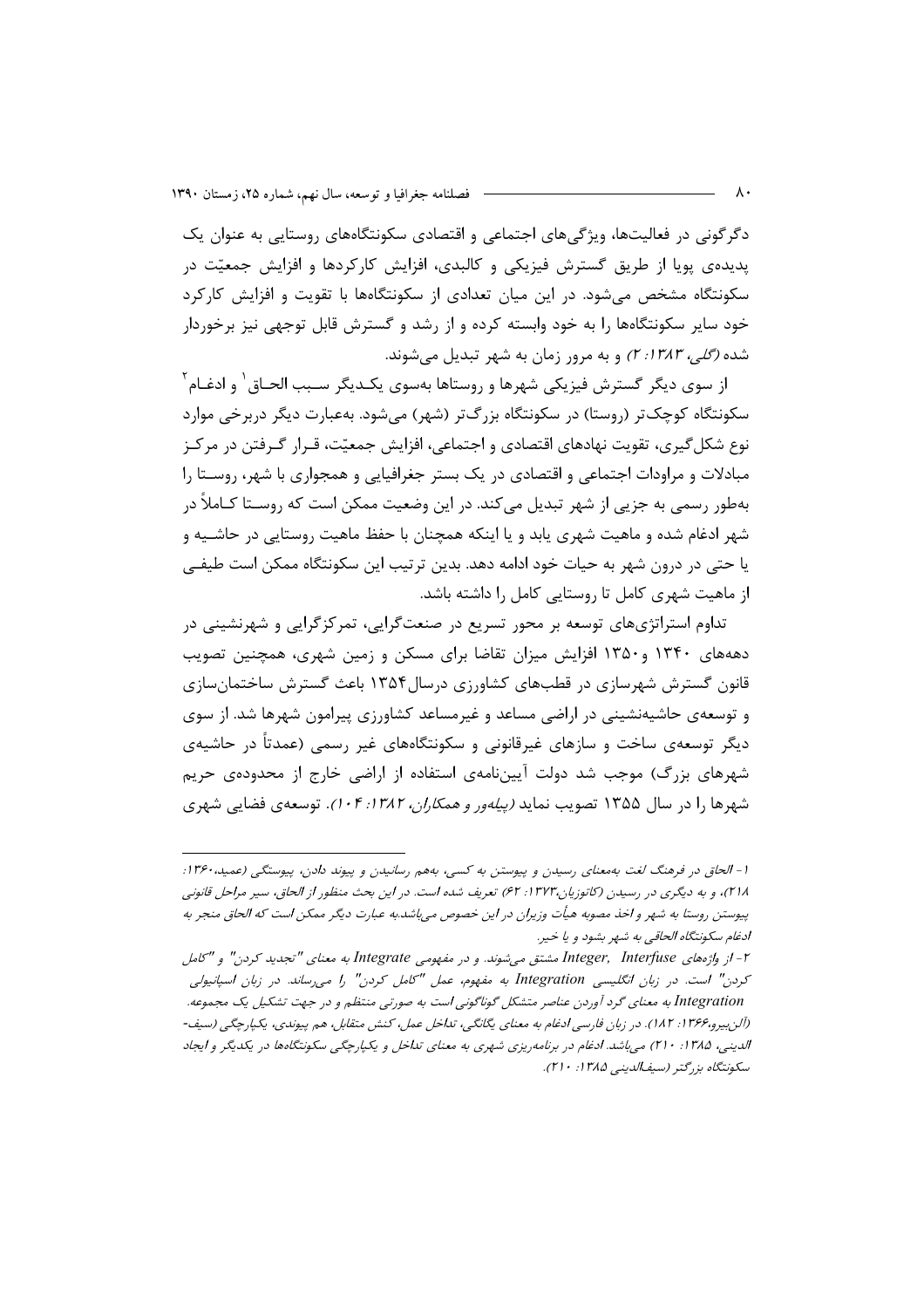در ایران در طی چند دههی اخیر بهطور عمده به سه شکل، رشد سریع شهرها به نواحی پیرامونی و روستاهای اطراف به صورت ادغام روستا در شهر، رشد شهرها در ارتفاع و ایجاد شهرهای جدید بوده است. *(طاهرخانی و همکاران، ۱۳۸۳: ۱۱۰)* بر این اساس روستاها در فرایند تحول خود در برههای از زمان ظهور یافته، رشد نموده، مدتهای طولانی به حیات خود ادامه داده، در این فرایند بعضی از آنها با ادغام با روستاهای دیگر و یا ادغام در درون شهرها و یا افزایش جمعیّت دورهی حیات جدیدی را به نام شهر شروع نمودهاند و بعضی نیز همچنان به عنوان یک سکونتگاه روستایی ادامه حیات دادهاند. گروه دیگری از روستاها با تغییر شرایط اقتصادی- اجتماعی جامعه و تحولات فنآوری، دوران افول را در پیش گرفته و به مرور با كاهش جمعيّت مواجه (در معرض تخليه جمعيّت) مي باشند. بعضي از روستاهاي گروه اخير (با سپری نمودن دوران پیدایش، رشد، توسعه (اشباع)، با افول مواجه شده و جمعیّت خود را به طور كامل از دست مى دهند *(فيروزنيا و همكاران، ۱۳۸۶: ۱۵ ۱).* 

این تحولات به گونهای شکل گرفته که برخی صاحبنظران از آن به عنوان "عمیقترین زیر و روشدگیها، درهم٫یختنها و تبدیل و تغییرها در زمینههای فرهنگی، اجتماعی و اقتصادی و کالبدی" یاد نمودهاند *(ضیاءتوانا، ۱۳۶۹؛ ۷)*. بر اساس آمار دو سرشماری ۱۳۷۵ و ۱۳۸۵ و تأیید صاحبنظران در فاصلهی ده سال ۴۰۰ نقطهی شهری در سطح استانهای مختلف کشور تکوین یافته است. از این تعداد برخی از تبدیل یک روستا به شهر تشکیل شده است و در بسیاری از موارد با ادغام چند روستا، نقطهی شهری جدیدی شکل گرفته است (سعیدی، ١٣٨٥: ١٤٤ نظريان، ١٣٨٨. ١٧٨.

در زمینهی ارزیابی آثار و پیامدهای ادغام روستا در شهر تحقیقاتی که مستقیماً به موضـوع پرداخته باشند یافت نشده است. ولی در لابلای منابعی که به بررسی گسترش شهر بـه سـمت پیرامون پرداختهاند میتوان مواردی را یافت که به این موضوع نیز اشاره شده اسـت کـه چنـد نمونه از آن معرفی میشود:

رهنمايي در مطالعه خود در سال (۱۳۶۹) تحت عنـوان "توسـعهي تهـران و دگرگـوني در ساختارهای نواحی روستایی اطراف" به بررسی روند گسـترش شـهر تهـران و ایجـاد شـهرهای جدید از طریق تبدیل و ادغام روستاها در شهر، گسـترش و متـورم شـدن جمعیّتـی شـهرهای قدیم و جدید و اثرات این روند بر شهرنشینی، تغییـرات فیزیکـی روسـتاهای اطـراف پرداختـه است. نظریان در سال (۱۳۷۰) در مطالعهای تحت عنـوان "گسـترش فضـایی شـهر تهـران و پیدایش شهرکهای اقماری" به مطالعهی گسترش فیزیکی شهر تهران در دورههای مختلـف از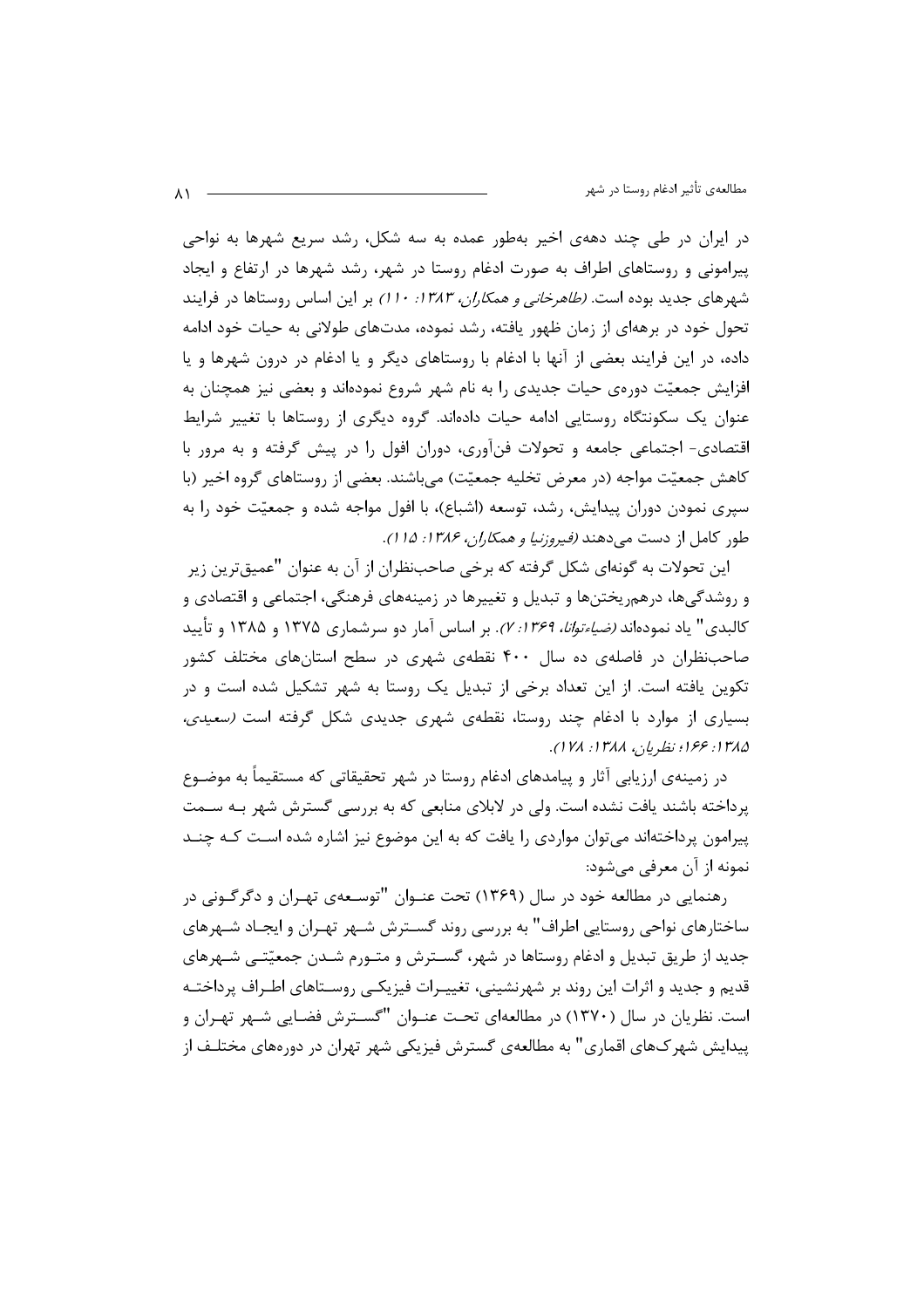عهد ناصری تا زمان حاضر پرداخته و در این راستا روستاهایی که در هـر دوره در شـهر تهـران ادغام شدهاند را معرفی نموده است.

گلی نیز در سال (۱۳۸۳) در رسالهی خود تحت عنوان "تحلیل فرآینـد گـذار از روسـتا بـه شهر و طراحی مدلی برای شناسایی روستاهای درحال گذار در ایران" و شهرام امیر انتخابی در سال (۱۳۸۶) در مقاله ای تحت عنـوان "رونـد تبـدیل روسـتا بـه شـهر و پیامـدهـای آن در شهرستان تالش" به روند تبدیل روستا به شهر پرداختهاند.

هامیلتون ٰ طی مطالعه ای در سال(۱۹۹۹) به این نتیجـه رســید کـه " توسـعهی خزنـده" کلانشهرها محیطهای دارای قابلیت در استقرارگاههای روستایی را از بین برده و شبکههـای بـزرگ راهي نيز بهطور فزايندهاي گسترش يافته كه اين مقوله باعث تخريب محـيطزيسـت و اكوسيسـتم ناحیهای شده است. همچنین کری گر و همکارانش در سال (۱۹۹۹)، اسکات<sup>۲</sup> در سـال (۲۰۰۲) و دوگان<sup>۳</sup> در سال (۲۰۰۵) در تحقیقات خود از منظر رشد ناموزون شـهر و توسـعهی فیزیکـی آن و تغییر کاربری اراضی روستاهای اطراف به این موضوع پرداختهاند.

مطالعهای که نزدیکی بیشتری به این موضوع دارد اثر بدری است. وی در سـال (۱۳۸۰) در رسالهی خود به نام "ارزیابی پایداری راهبرد اسکان مجدد روسـتایی نمونـه مـوردی: مجموعـه ادغامی آببر" به مطالعه آثار جابجایی و ادغام و اسکان مجدد مردم دو روستای تخریب شـده بالکور و جمال آباد در روستای آببر پرداخته است.

بررسی مطالعات فوق نشان می۵هد، با وجود این که در هر یک از آنهـا اثرهـای گســترش فیزیکی شهر به پیرامون بررسی شده ولی مطالعهی مسـتقلی بـرای بررسـی آثـار و پیامـدهای ادغام روستا در شهر انجام نشده است و جا دارد با توجه به اجرای سیاست الحـاق روســتاها بـه شهر (که با اهداف خاصی همچون: ۱- دستیابی شهر به فضـای بیشــتر ۲- ایجـاد پیونــد میــان شهر و روستا ۳- افزایش امکانات در سـکونتگاههـای ادغـامی، بـه اجـرا درمـی آیـد) تحقیقـات بيشتري انجام پذيرد.

بر این اساس بررسی آثار و پیامدهای ادغام روستاها در شهرها بهعنوان یکـی از فرآینــدهای اساسی تحول سکونتگاهها از اهمیت زیادی برخوردار بوده و سعی شـده کـه در ایـن مقالـه بـا بررسی آثار و پیامدهای ادغام هفت روستای زیدی، فین کوچک، فـین بـزرگ، دیزچـه، لتحـر، طاهرآباد و خزاق که به ترتیب در سـالهـای ۷۱، ۷۳، ۷۳، ۷۳، ۷۶، ۷۶، ۷۹ در شـهر کاشـان

1-Hamilton  $2$ -Scott

3-Doygun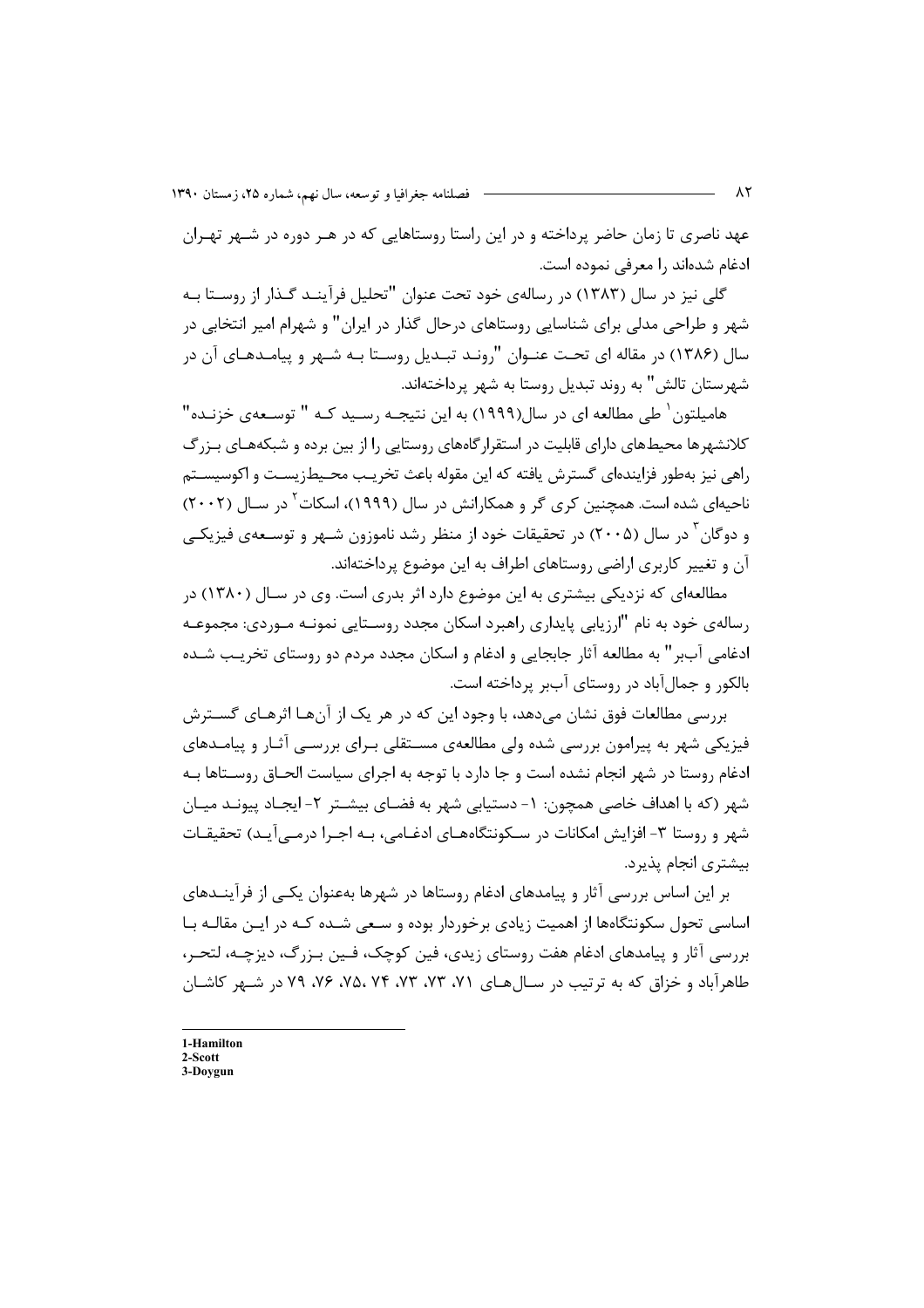ادغام شدهاند، به این موضوع پرداخته شود. در این مقاله سعی شده آثار و پیامدهای اقتصـادی، اجتماعی و کالبدی ادغام روستاهای مذکور در شـهر مشـخص شـده، رضـایت سـاکنین بعـد از ادغام در شهر نیز مشخص شود. بر این اساس تحقیق مورد نظر در جستجوی ارایهی پاسخ بـه پرسش زير انجام پذيرفته است:

آثار و پیامدهای ادغام روستاهای مورد مطالعه در سکونتگاههـای ادغـامی مثبـت اسـت یـا منفی؟ بر این اساس فرضیه زیر طرح و مورد ارزیابی قرار میگیرد. آثار مثبت ادغام روستاها در شهر كاشان بيش از آثار منفي آن است.

### محدودهي مورد مطالعه

شهرستان کاشان با جمعیتی حدود ۳۳۵۷۸۵ هزار نفـر و بـه وسـعت ۸۵۰۰ هکتـار در ۵۱ درجه و ۲۷ دقیقه تا ۳۳ درجه و۵۹ دقیقه طول شرقی و ۳۳ درجه و ۵۹ دقیقه عـرض شـمالی قرار دارد *(مرکز آمار ایران، ۱۳۸۵)*. این کانون زیست و فعالیـت در مرکـز ایـران از یـک سـو بـه کوهستان (غرب و جنوب غرب) و از طرفی رو بـه دشـت و کـویر محـدود شـده اسـت. ارتفـاع متوسط شهر از سطح دریا ۹۵۵ متر است.



نقشه ۱: موقعیت سکونتگاههای الحاقی در شهر کاشان مأخذ: شهرداري كاشان، ١٣٨٨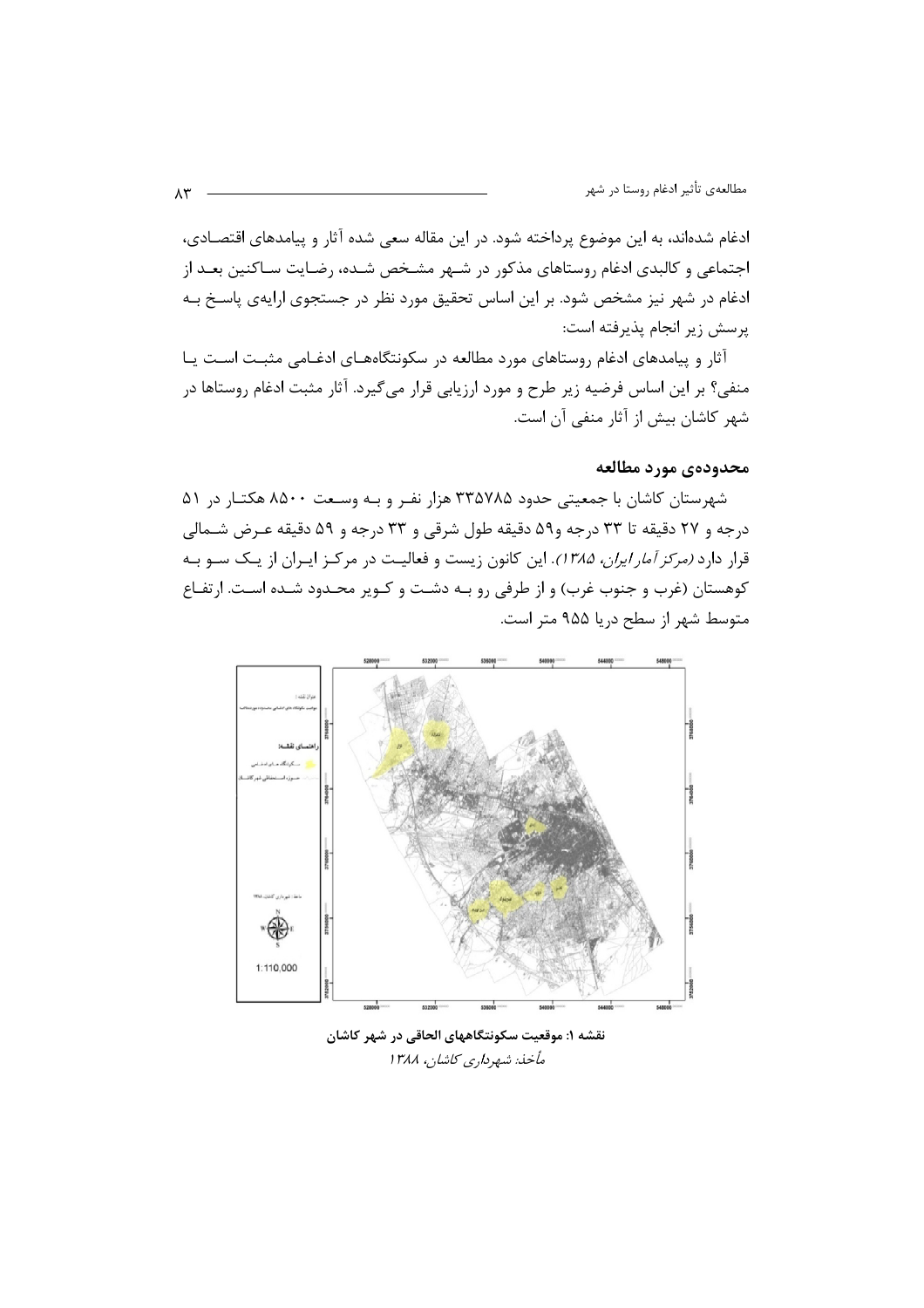محدودهی مورد مطالعه شهر کاشان و سکونتگاههای ادغامی شامل لتحر، زیدی، فین کوچک، فین بزرگ، دیزچه، طاهرآباد و خزاق هستند که در نقشهی شماره (۱) نشان داده شـده اسـت. در آخرین تقسیمات کشوری، شهرستان کاشان دارای ۶ نقطه شهری (کاشــان، قمصـر، بـرزک، نیاسر، جوشقان و کامو، مشکات) و ۴ بخش (برزک، قمصر، مرکـزی، نیاسـر) و ۹ دهسـتان و ۱۰۵ آبادی دارای سکنه و ۵۰ آبادی خالی از سکنه بوده است *(مرکز آمار ایران، ۱۳۸۵)*. در آبان ۱۳۸۵ جمعیّت شهرستان کاشان ۳۰۲۶۳۷ نفر بوده کـه از ایــن تعـداد ۹۰/۱ درصـد در نقــاط شهری و ۹/۸ درصد در نقاط روستایی سکونت داشـتهانـد. یکـی از مهمتـرین عوامـل افـزایش جمعیّت شهر کاشان ادغام هفت روستای ادغامی مورد مطالعه میباشد.

## مبانی اندیشهای تحقیق

تاکنون در زمینهی بررسی تعامل شهر و روستا نظریههای متعددی ارایه شده است. هر چنــد در نگاه اول شاید نتوان نظریهای را پیدا نمود که موضوع ادغام روستا در شهر را به طـور کامـل تبیین نماید ولی می;توان با بهرهگیری از نظریههای موجـود بخشــی از ابعــاد مسـأله را تبیــین نمود. با توجه به کنکاش به عمل آمده نظریههای مورد بررسی را می توان به سه دسته تقســیم نمود:

۱ـ نظریات تبیین کننده شکل گیری ادغام روستا در شهر شامل نظریهی پیونـد متقابـل شـهر و , وستــا (Tacoli, 1998) (UNCHSC, 1985)، توسعه ی فیزیکی شــهر (فریـد، ۱۳۸۰: ۱۵۲)، ســاخت چند هستهای *(ساعدلو، ۱۳۵۲: ۱۴-۱۰)*، مرکز و پیرامون *(مهندسان مشاور DHV هلنـد، ۱۳۷۱: ۴۴)*، قطب رشد، *(صرافی، ۱۳۷۲: ۱۱۴)* با به کار گیری این گروه از نظریات می توان تا حــدودی فراینــد شکل گیری ادغام روستا در شهر را تبیین نمود.

۲ـ نظريات تبيين كنندهى عوامل مؤثر بر ميزان ادغام روستا در شهر شامل نظريههاى واگـرايي و همگـرايي اجتماعي، نظريه تقـابل *(فيروزنيا، ۱۳۸۶: ۶)*، نظريهي وفاق وكاركردگــرايي *(افـروغ،* ۱۳۷۷: ۱۶۹–۱۶۸). این گروه از نظریات که بر پایهی روابط اجتمـاعی اسـتوارند نحـوهی تعامـل سکنه سکونتگاه ادغامی با شهر را مشخص نموده و با بهرهگیری از آنها مـیتـوان میـزان ادغـام روستاها در شهر را تعیین نمود.

۳ـ نظريات تبيين كنندهى پيامدها و آثار ادغام روستا در شهر شامل، نظريهى سـاخت قطـاعي، (پ*اپلي يزدي، ١٣٨٢: ٧۵)*، نظريهي توسعه پايــدار (بدري، ١٣٨٠: ٢۴). اين گـروه از نظريـات بـويژه توسعه ی پایدار می تواند در تبیین آثار و پیامدهای ادغام روستا در شهر مفید باشد.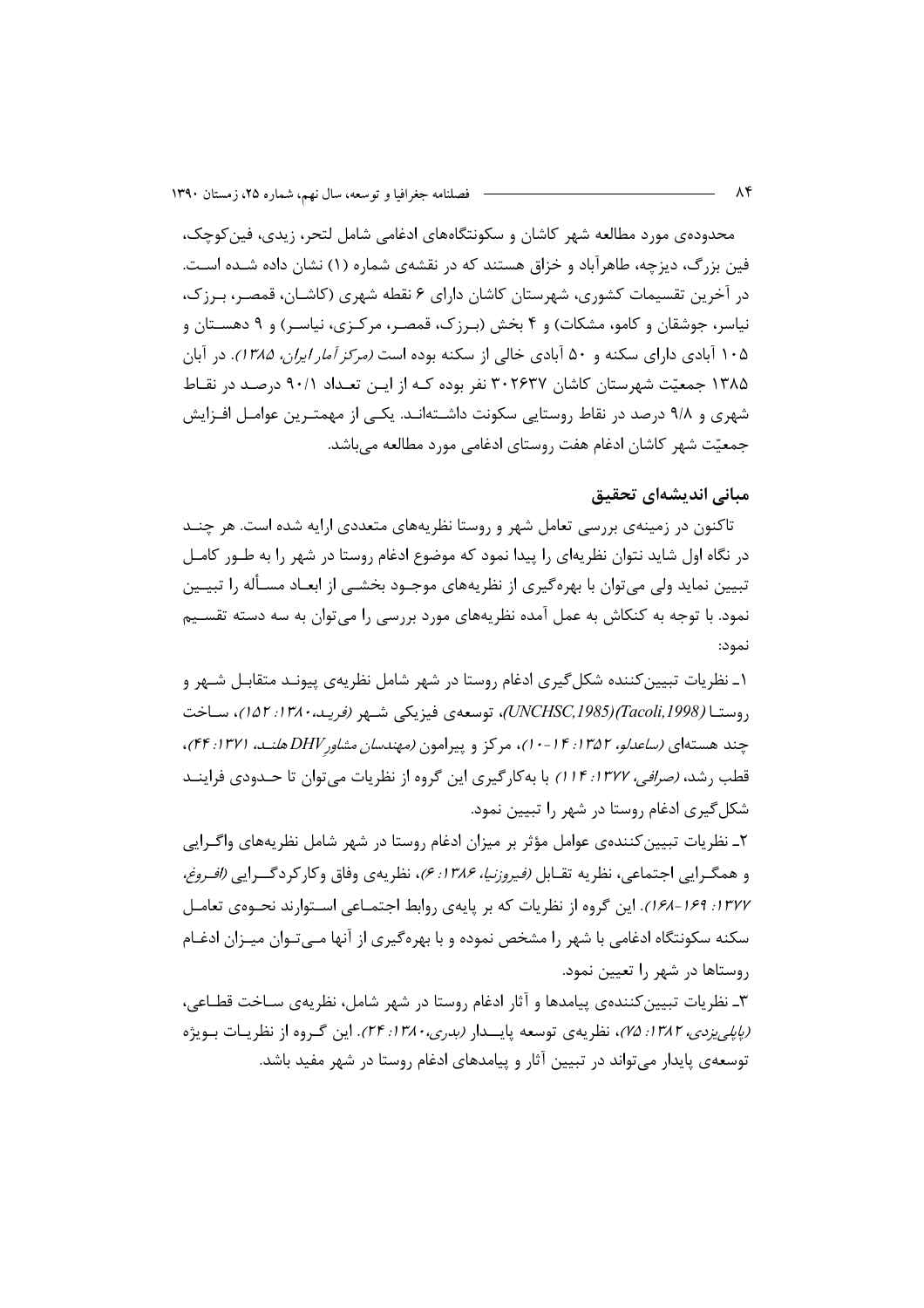با توجه به نظریههای ارایه شده، در این تحقیق توسعهی پایدار به عنــوان مبنــای تئــوریکی تحقیق مورد پذیرش قرار می گیرد و می توان از آن به عنوان بستری مناسب برای تبیین آثـار و پیامدهای ادغام روستاهای ادغامی در شهر کاشان استفاده نمـود تـا زمینـههـای لازم را بـرای اصلاح فرآیند ادغام و تقویت آثار و پیامدهای مثبت و کـاهش آثـار و پیامـدهای منفـی فـراهم آورد.

## روش تحقيق

این پژوهش با روش توصیفی - تحلیلی به تبیین آثار و پیامدهای حاصل از ادغام روستاهای مورد مطالعه در شهر می بردازد. بنـابراین از دو شـیوهی اسـنادی و میـدانی بـرای جمـعآوری دادهها استفاده شده است. در تحقیق میدانی از روش پیمایشی، مشاهده، مصاحبه و پرسشـنامه (روستا، مسؤولین و خانوار ساکن) استفاده شده است. اطلاعـات بـهدسـت آمـده از خانوا, هـای روستاهای ادغامی با استفاده از نرمافزار SPSS (آمار توصیفی و تحلیل آماری آزمون T) و GIS مورد تحلیل قرار گرفته است.جمعیّت سکونتگاههای ادغامی در شـهر کاشـان در سـال ۱۳۸۷، ۱۲۲۳۹ خانوار برآورد می شود. که جامعه آماری تحقیق را نیز نشـکیل مـی دهـد. از بـین آنهـا تعداد ۲۶۰ خانوار با استفاده از فرمول کوکران و بر اساس رویههای مورد تأیید آماری به عنــوان نمونه تحقیق انتخاب شدند. این بررسی بر اساس یافتههای حاصل از پرسشنامه محقق سـاخت انجام پذیرفته است. تعداد اعضای نمونه در بین سکونتگاههای ادغامی بر مبنــای روش نمونــه-گیری وزنی مشخص شدند و در درون هر سکونتگاه اعضای نمونه بر مبنای روش نمونـهگیـری تصادفی ساده انتخاب شدند. جدول شمارهی (۱) جامعه آماری را نشان می دهد.

| درصد فراوانی                  | تعداد نمونه | تعداد جامعه آماري | , وستا    |
|-------------------------------|-------------|-------------------|-----------|
| $\mathbf{r} \cdot \mathbf{v}$ | ٨٠          | ۳۹۰۷              | زيدى      |
| Y/Y                           | ۴۵          | ۲۲۴۵              | فين كوچک  |
| ۱۵/۳                          | ۴.          | ۲۱۵۹              | فين بزرگ  |
| 9/8                           | ۲۵          | ۹۱۲               | ديز چه    |
| ۱۵/۳                          | ۴.          | ۱۷۵۲              | لتحر      |
| <b>Y/YY</b>                   | ٢٠          | ۹۲۳               | طاهر آباد |
| $\mathsf{r}''$                | ١.          | ۳۴۱               | خزاق      |
| ۱۰۰                           | ۲۶.         | ۱۲۲۳۹             | کل        |

جدول ۱ : درصد و تعداد پاسخگویان در روستاهای مورد مطالعه

مأخذ: مطالعات ميداني: ١٣٨٨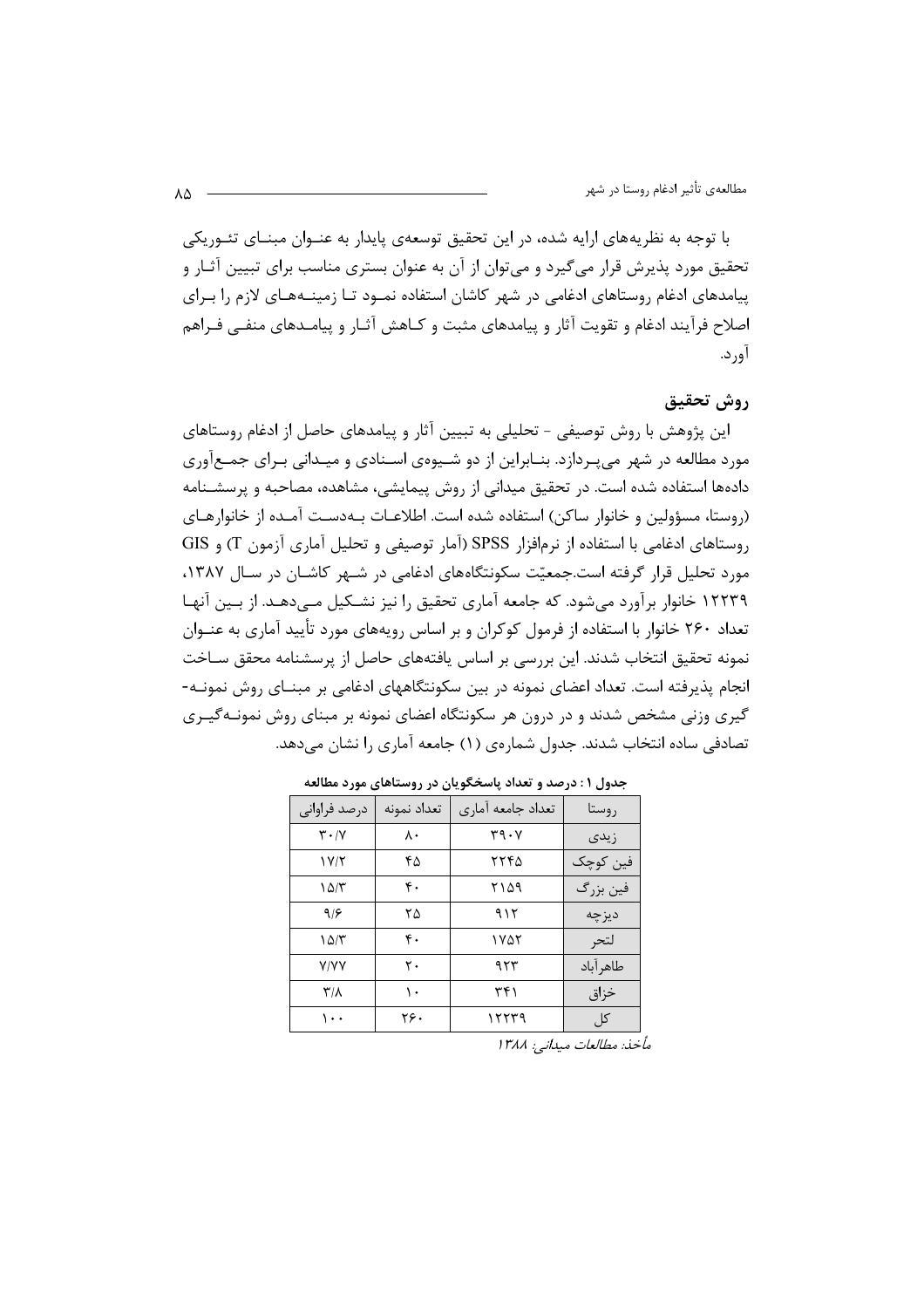برای انجام این تحقیق با بررسی ادبیات مربوطـه از متغیّرهـای متعـددی بـه تفکیـک ابعـاد اقتصادی، اجتماعی و کالبدی ــ محیطی به شرح جدول شماره (۲) بهره گرفته شد.

| متغيّر فرعي                                      | متغيّر اصلي                    | ابعاد         |
|--------------------------------------------------|--------------------------------|---------------|
| فرصتهای شغلی جدید، فرصت شغلی برای زنان           |                                |               |
| میزان رضایت از شغل                               | اشتغال                         |               |
| ثبات شغلى                                        |                                |               |
| تغييرات درآمدي                                   | درآمد                          |               |
| تغيير قيمت زمين                                  | قيمت زمين                      |               |
| ميزان مالكيت اراضى                               |                                |               |
| مالكيت آب                                        |                                |               |
| دستیابی به منابع مالی                            | میزان بهرهمندی از منابع تولیدی |               |
| ابزار و ادوات توليد                              |                                |               |
| ميزان مصرف محصولات كشاورزي                       |                                |               |
| میزان مصرف محصولات تولیدی (خود مصرفی)            | الگوی مصرف ــ توليد            |               |
| مصرف محصولات غير توليدي                          |                                |               |
| گرایش به استفاده از کالاها و وسایل تجملی         |                                |               |
| كاهش انگيزه فعاليت در عرصه كشاورزي               | تغيير شيوه زندگي               |               |
| تغییر در نوع نگرش مردم نسبت به شیوه زندگی        |                                |               |
| تغییر انگیزه جوانان جهت سکونت و اشتغال در        | تغيير ميزان مهاجرت و انگيزه    |               |
| سکونتگاه تغییر در مهاجرت روستاییان به شهرها      | ماندگاری                       | جتماعی-فرهنگو |
| انسجام درونی (جمعیّت ادغامی) و انسجام با جمعیّت  |                                |               |
| شهر با مؤلفههایی از جمله: روابط اجتماعی با مردم  |                                |               |
| بومی، برقراری رابطه فامیلی(گرفتن عروس یا داماد)، | ميزان انسجام اجتماعي           |               |
| کمک و همیاری در امور، شرکت در مراسم عمومی        |                                |               |
| (اعیاد مذهبی و جشن/عزاداری)                      |                                |               |
| تغيير اراضي زير كشت محصولات كشاورزي              |                                |               |
| تغییر میزان کاربری صنعتی                         | تغيير كاربري اراضي             | كالبدي        |
| تغییر میزان کاربری خدماتی                        |                                |               |
| تغییر میزان کاربری مسکونی                        |                                |               |

جدول ۲: متغیّرهای تحقیق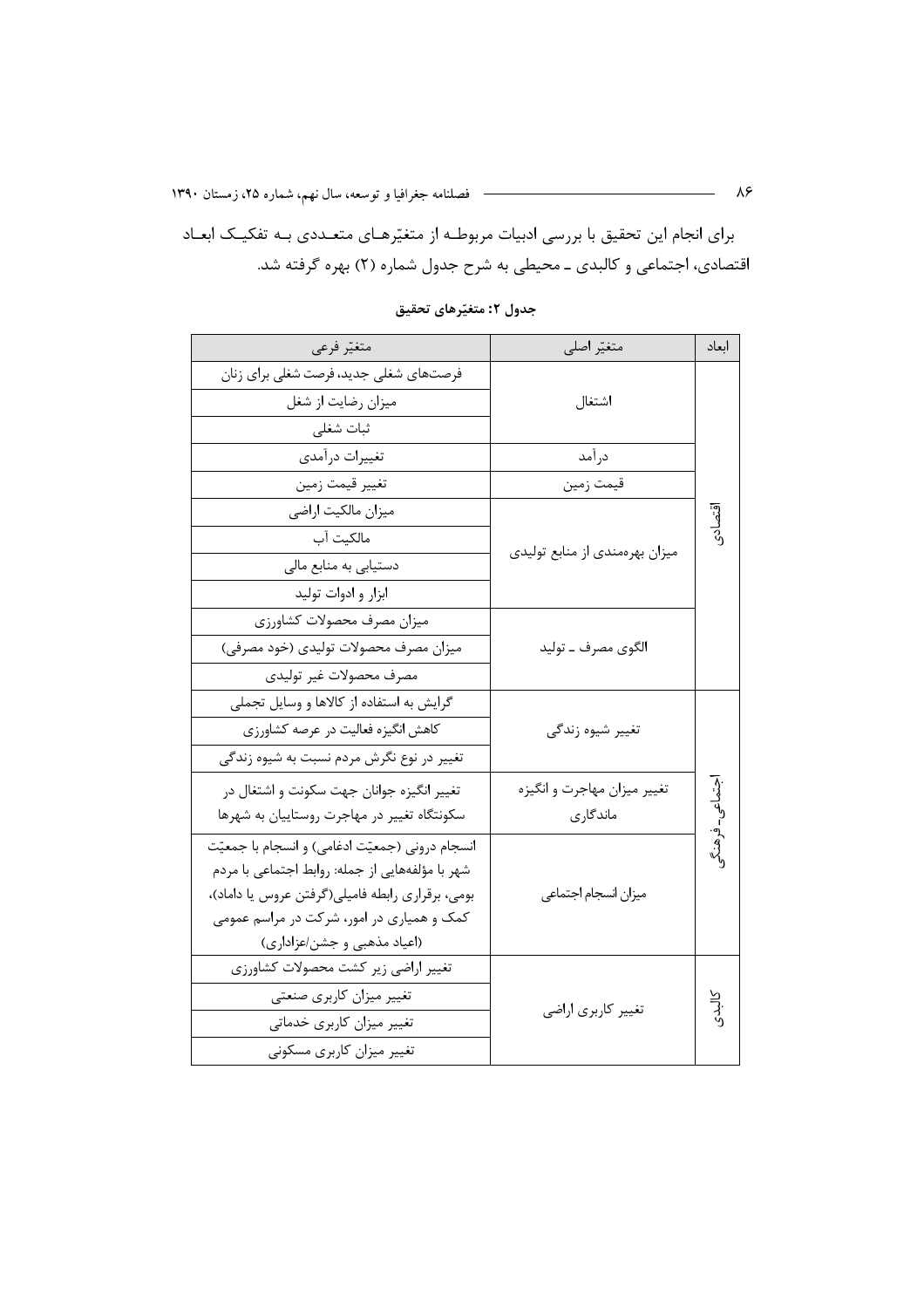مطالعهي تأثير ادغام روستا در شهر

| متغيّر فرعي           | متغيّر اصلي                    | اىعاد |
|-----------------------|--------------------------------|-------|
| آب لوله كشى بهداشتى   |                                |       |
| مخابرات               |                                |       |
| راه ارتباطي           |                                |       |
| وضعيت حمل و نقل       |                                |       |
| زيباسازي معابر        | وضعيت امكانات و خدمات زيربنايي |       |
| بانک                  | و روبنایی وضعیت دسترسی به      |       |
| فضاى سبز              | خدمات كيفيت دسترسى             |       |
| انواع خدمات آموزشي    |                                |       |
| ادار ی                |                                |       |
| بهداشتی- درمانی       |                                |       |
| فضاهای تفریحی و ورزشی |                                |       |

مأخذ: نگارندگان با استفاده از منابع دسترس و مشاهده میدانی

#### يافتههاى تحقيق

در ادامه با مرور ادبیات موجود به بررسی عوامل مؤثر و آثار ادغام روستاها در شهر پرداختـه و سپس با استفاده از مطالعات میدانی به تحلیل این آثار در منطقـهی مـورد مطالعـه پرداختـه مىشود.

## ـ عوامل مؤثر بر ادغام روستــا در شهر

گسترش فیزیکی شهر از یک سو و جذب جمعیّت مهـاجر بـه روسـتاهای حاشـیه شـهر و توسعهی فیزیکی روستاهای مذکور بهسوی شهر به مرور سبب ادغام روستاهای مذکور در شهر میشوند. در این فرایند عواملی همچون فاصلهی کم روستا تا شهر، دسترسی آسان بـه شـهر و شبکهی اصلی حمل و نقل و گسترش ارتباطـات، موقعیـت روسـتا، سیاسـت دولـت، توسـعهی فیزیکی شهر، گستردگی روابط میـان روسـتای پیرامـونی بـا شـهر، افـزایش زیرسـاختهـا در حاشیهی شهر، شهر گرایی روستاهای پیرامـونی وجـود، وضـعیت آب و هـوایی مطلـوب، وجـود استعداد رشد و توسعهی داخل روستاها نیز نقش دارند. این عوامل را می توان در سه گروه بـه شرح زیر صورتبندی میشود: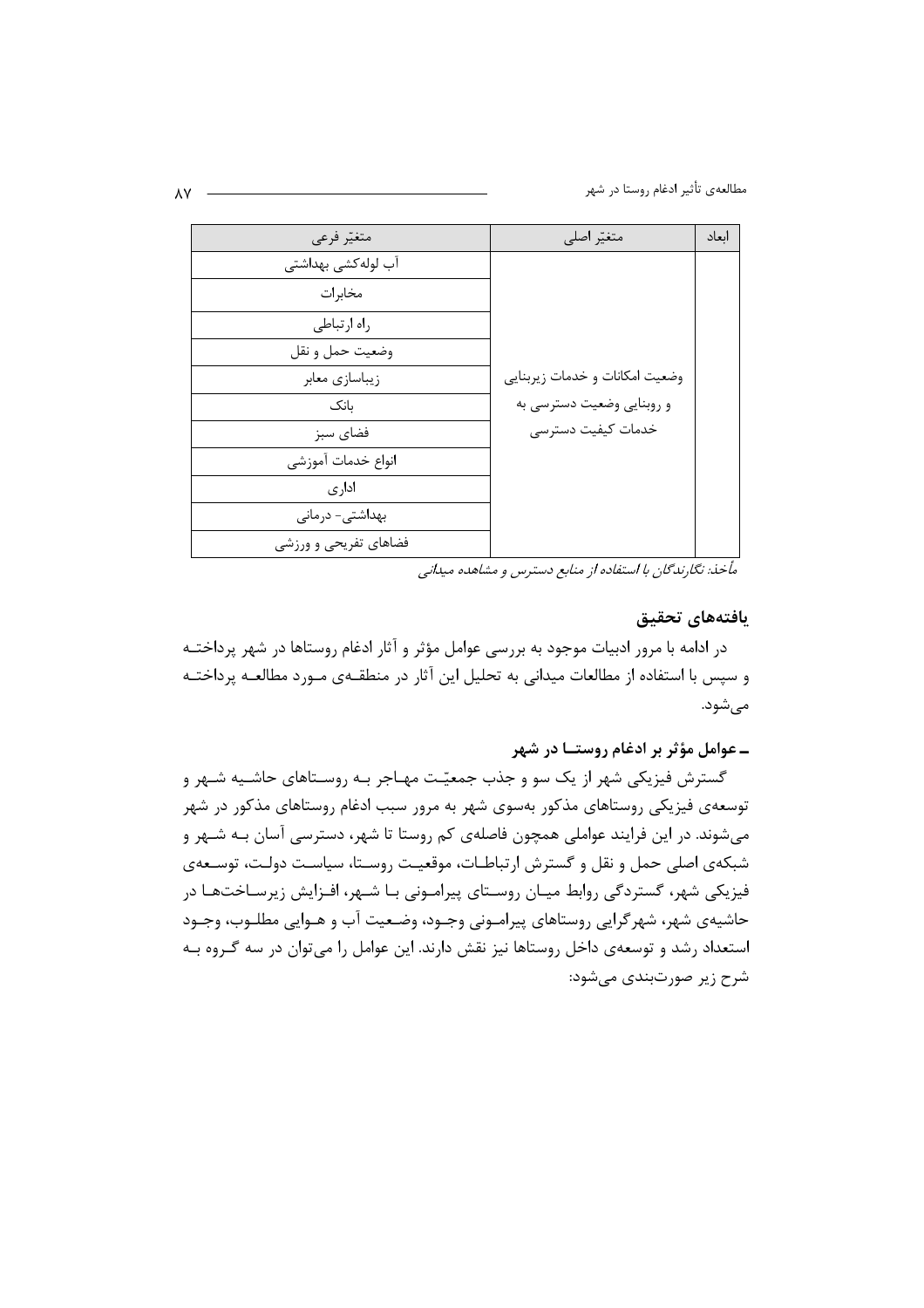*عوامل كالبدي شامل :* توسعهي فيزيكي شهر، *(ظاهري، ١٣٨٧: ٢٢٠)* گسترش شبكهي حمـل و نقل و ارتباطات، *(نظرى، ١٣٨٣: ١٩٠)* موقعيت روستا و شـهر *(رهنمـايي، ١٣۶٩: ٣٨)*، فاصـلهى روستا از شهر `. *عوامل اجتماعی- فرهنگی:* شامل گستردگی روابط میان روستای پیرامونی با شـهر، شـهر گرایی روستاهای پیرامون شهر (Pacione, 1985: 183) تمایل بهشهر شــدن *(خاکســاری، ۱۳۸۷: ۱۳۳)*، مهاجرت روستاییان به شـهر *(مهـدوی، ۱۳۸۲: ۱۴۲)*، وجـود اسـتعداد رشـد درسـكونتگاههـای ادغامي (رضو*اني، ١٣٨٢: ١١٢)*. قوانين و مقررات ساخت و ساز شهري، *(ضياتوانا و همكـا، ١٣٨۶:* ۱۲۵) و سیاست های دولت و مسؤولان محلی *(رهنمایی، ۱۳۷۳: ۱۴۰)* می باشد. *عوامل اقتصادی شامل:* افزایش زیرساختها در حاشیهی شهر، *(ظاهری، ۱۳۸۷: ۱۸۳).* 

# آثار و پیامدهای ادغام روستا در شهر

گستردگی ارتباط بین شهر و روستای اطراف آن و توسعهی شهر و ادغام روستاهای اطـراف در شهر کاشان باعث تغییر و تحولاتی در سکونتگاههای ادغامی شده است. گروه مـورد مطالعـه اذعان داشتهاند که ادغام روستاها در شهر در زمینـههـای زیـر بـه میـزان زیـاد و بسـیار زیـاد تأثير گذار باشد:

# الف- يبامدهاي كالبدي

پیامدهای مثبت کالبدی ادغام روستاها در شـهر کاشـان را از نظـر اعضـای جامعــهی نمونــه میتوان به شرح زیر بیان نمود. گسترش شهر به سمت سکونتگاه ادغـامے ٬ ۴۲ درصـد، افـزایش وسايل نقليهي عمومي ۵۸ درصد، گسترش تأسيسات و خدمات شهري ۴۹/۴ درصـد، افـزايش دسترسی به خدمات عمومی ۶۸ درصد، افـزایش سـاخت و سـاز ۲۴ درصـد، ایجـاد فضـاهای درمانی و بهداشتی و سیهولت دسترسـی بـه آن ۴۲/۳ درصـد، افـزایش روشـنایی معـابر ۳۰/۸ درصد، بهبود نمای در و پنجرهها ۱۲درصد، افزایش مقاومت واحـدهای مسـکونی ۵۸/۱ درصـد، تعـريض عـرض پيــادهرو ۵۶/۹ درصـد، افــزايش كيفيــت خيابــانهــاي اصــلى ٢٧/٩ درصــد، جدول گذاری خیابانها ۴۷/۷درصد، ایجاد فضای سبز ۴۳ درصد، افزایش کیفیت آسفالت معـابر ۶۹/۳ درصد، بهبود زیرساختها ۴۵/۵ درصد، تخصیص بودجـهی دولتـی بـرای شـهرداریهـا جهت امور عمرانی ۴۸/۷ درصد. از جمله پیامدهای منفی کالبدی می توان به کاهش سطح زیـر کشت کشاورزی و تغییر کاربری آن ۴۲/۴ درصد، گسترش تفکیک اراضی ۳۸/۳ درصد، تغییـر چهرهی ظاهری خانههای روستایی ۳۹ درصد، تغییـر بافـت سـکونتگاه ۶۰ درصـد، گسـترش ناموزون فيزيكي شهر كاشان ۴۹/۶ درصد اشاره نمود.

<sup>1-</sup>www.farhang va pazuhesh.com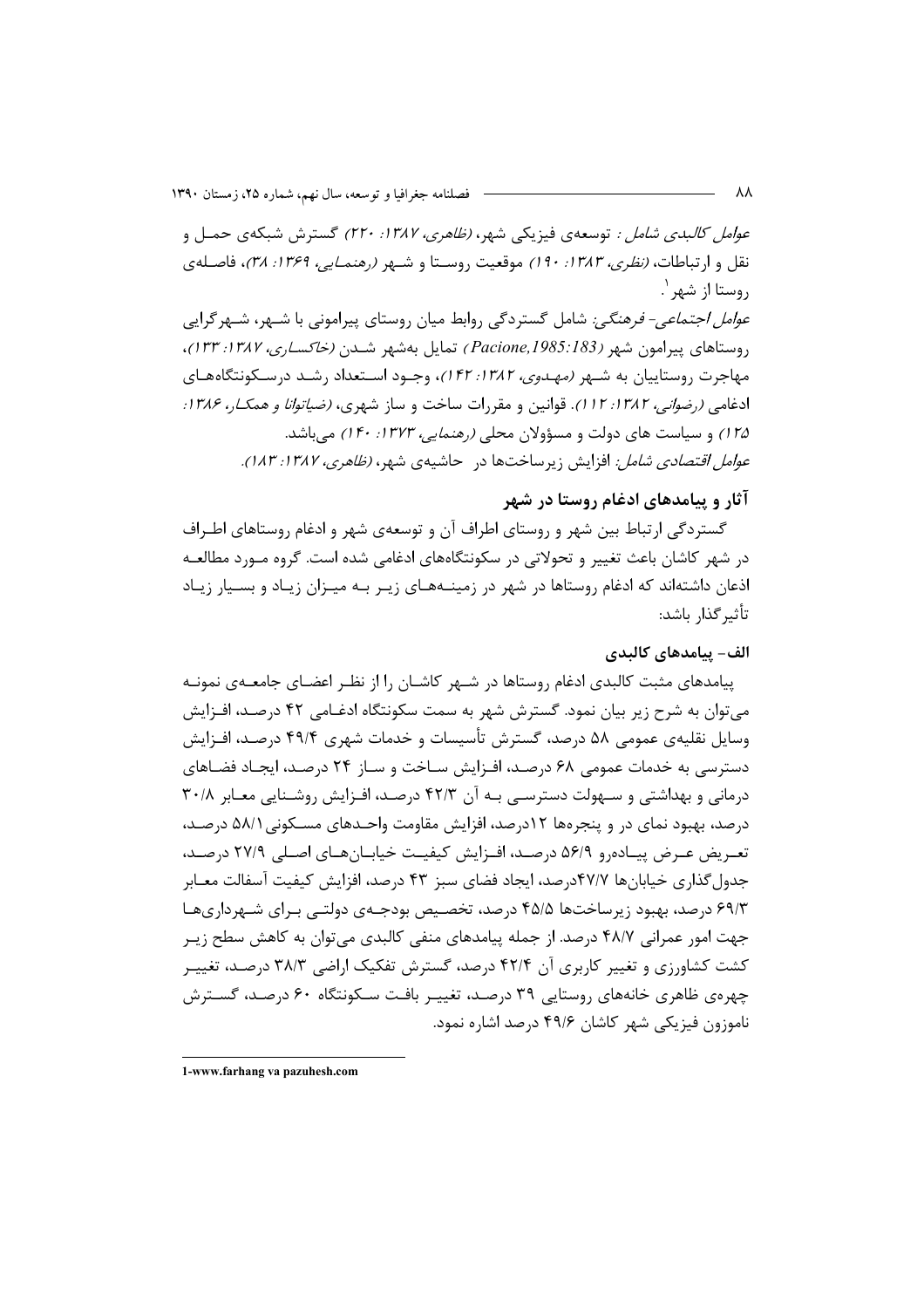#### ب– پیامدهای اجتماعی

از پیامدهای مثبت اجتماعی ادغام روستاها در شهر کاشان مـی تـوان بـه مـواردی همچـون افزایش سطح آگاهی و دانش عمومی مردم ۵۵/۸ درصد، بالا رفـتن انگیـزه مانـدگاری در بـین مردم ۴۱/۶ درصد، بالا رفتن انگیزه جوانان جهت سکونت و اشتغال ۳۷/۸ درصد، کاهش تمایل برای مهاجرت به شهر ۲۹/۲ درصد، بهبود کیفیت زندگی ۹۵/۳ درصد، میزان رضایت از زنـدگی در محل ۸۲/۷ درصد، افزایش تعداد دوسـتان از شـهر اصـلی ۵۸/۴ درصـد، افـزایش احسـاس همبستگی ۵۸ درصد، افزایش احساس تعلق بـه شـهر اصـلی ۶۰/۴ درصـد، برقـراری رابطـهی فامیلی ۶۶/۹ درصد، گسترش کمک و همیاری در امور زندگی۶۰/۸ درصد، شـرکت در مراسـم عزاداری ۵۵/۸ درصد، گسترش روابط اجتمـاعی سـکونتگاههـای ادغـامی و شـهر اصـلی۸/۶۴ درصد، آشنایی مردم بـا قـوانین و مقـررات شـهری و شهرسـازی۹۱/۱ درصـد. اشـاره کـرد. از یپامدهای منفی افزایش تغییر نگرش مردم نسبت به شـیوهی زنـدگی روسـتایی ۵۰/۷ درصـد، افزایش میزان گرایش به شیوهی زندگی شـهری ۶۰/۸ درصـد، گسـترش اسـکان غیـر رسـمی (افزایش ساخت و ساز بدون نظارت دولت) ۵۳/۹ درصد، کمرنگ شـدن مشـارکت اجتمـاعی و كاهش آرامش ۳۶/۵ درصد، افزایش دلهره و نگرانی ۴۶/۹ درصد، افزایش تعـداد معتـادان ۶۶/۹ درصد، افزایش چشم و همچشمی ۶۳/۱ درصد، کـاهش امنیـت اجتمـاعی ۴۰ درصـد، افـزایش آسیبهای اجتماعی ۳۴/۷ درصد، کـاهش انگیـزه تولیـد محصـولات کشـاورزی ۴۱/۶ درصـد، افزایش در گیری و اخـتلاف سـکونتگاههـای ادغـامی بـا اهـالی کاشـان ۵۶/۱ درصـد، افـزایش اختلافات فرهنگی (هیأت و مسجد) میان سکونتگاههای ادغامی و کاشانیها ۵۷/۵ درصـد، بـالا رفتن سطح توقعات مردم ۴۵/۵ درصد، عدم امکان برآوردن آنها و نهایتاً بروز برخی نارضایتیها در سطح جامعه ۳۲ درصد، ایجاد دوگـانگی و بـیهـویتی در جامعـهی روسـتایی ۴۲ درصـد و وضعیت نه شهری و نه روستایی بودن ۴۸/۸ درصد قابل اشاره است.

## ج ــ پیامدهای اقتصادی

از پیامدهای مثبت اقتصادی ادغام روستاها در شهر کاشان افـزایش اشـتغال جوانـان ٣٢/٧ درصد، افزایش فرصتهای شغلی جدید ۳۱/۵ درصد، افزایش اشــتغال زنــان در امــور خــدماتی ۲۳/۱ درصد، جذب نیروی مازاد بخش کشاورزی در فعالیتهای صنعتی ۴۳/۱ درصد، بـالارفتن قدرت خرید مردم ۴۴ درصد، افزایش قیمت اراضی ۵۰/۵ درصـد، افــزایش تعــداد کارگــاههــای صنعتی و نیمه صنعتی ۸/۸ درصد، افزایش تعداد انبارهـا ۱۱/۲ درصـد، افـزایش تعـداد مراکـر تعمیر خودرو ۱۴ درصد، افزایش تعداد کارگــاههــای تولیــدی ۴۲ درصــد، افــزایش درآمــدهای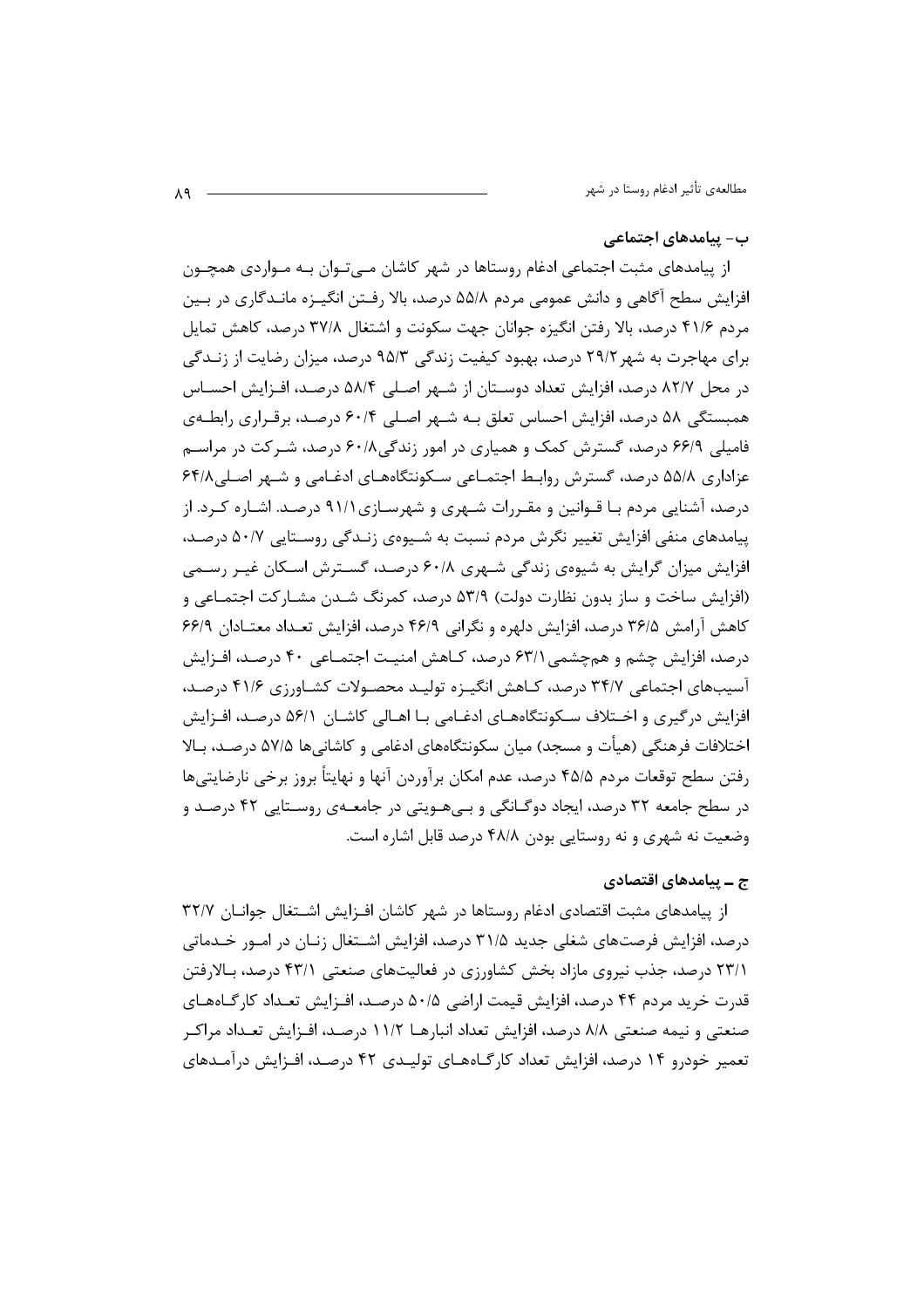غیر کشاورزی ۳۸/۸ درصد، میزان مصرف محصولات تولیدی (خود مصرفی) ۱۸/۸ درصد، ایجاد و افزایش برخی مشاغل اداری، تجاری و خدماتی ۳۸/۸ درصد، برخورداری از برخی پارانــههــای اختصاص یافته به شهرها (کوین شهری و مانند آن) ۶۵ درصد قابل ذکر است.

از پیامدهای منفی اقتصادی به افزایش امکان خریــد و فـروش اراضــی کشــاورزی، افــزایش مصرف كالا و وسايل تجملي ۶۴/۴ درصد، افزايش مصرف محصولات غيرتوليـدي ۸۶/۶ درصـد، تغییر الگوی مصـرف ۵۸ درصـد، کـاهش مشـاغل دامـداری و کشـاورزی ۳۵ درصـد، افـزایش هزینههای زندگی ۸۳/۹، بالا رفتن امتیاز اشـتراک آب، بـرق، تلفـن و ماننـد آن ۵۰/۵ درصـد، پرداخت عوارض به شهرداری ۴۷/۴ درصد و قطع برخی از حمایتها و کمکهای دولت بـه روستاییان ۳۲ درصد مے توان اشارہ نمود.

# – آزمون فرضيه

همانطور که قبلاً بیان شد در پژوهش حاضر فرضیهی زیر مورد آزمون قرار میگیرد:

آثار مثبت ادغام روستاها در شهر كاشان بيش از آثار منفى آن است. بـه طـور كلـى بـراى درک میزان تأثیرپذیری جامعهی نمونه از ادغام روسـتاها در شـهر کاشـان بـا توجـه بـه ابعـاد اقتصادی- اجتماعی و محیطی و کالبدی ۵۰ گویه منتخب از بین سؤالات پرسشنامه انتخـاب و در هم دیگر ترکیب شد. با توجه به این که پرسشنامه بر اساس طیف لیکـرت و پـنج گزینــهای بوده متوسط گویهها عدد ۱۵۰ انتخـاب شـد. در همـین راسـتا فـرض H<sub>0</sub> تأکیـد دارد کـه در مجموع ادغام روستاها اثرات و پیامدهای منفـی را بـه همـراه دارد و در مقابـل فرضـیه  $\rm{H}_{1}$  بـر ییامدهای مثبت از دید جامعهی نمونه تأکید دارد.

با توجه میانگین پاسخهای به دست آمده از ۵۰ گویه عدد ۱۴۹/۲ برآورد شـده اسـت و تـا عدد متوسط گویهها یعنی عدد ۱۵۰ فاصله چنـدانی نـدارد مــ تـوان ادعـا کـرد کـه اثـرات و پیامدهای ادغام روستاها در شهر کاشان در مجموع از دید ساکنین مثبت ارزیـابی شـده اسـت (جدول شماره ۳). بنابراین مشخص میشود که پیامدهای مثبت ادغام روستاها در شهر کاشـان بیش از آثار منفی آن است و فرضیهی تحقیق تأیید مے شـود. موضـوعی کـه توسـط آمارهـای توصيفي نيز تأييد شده است.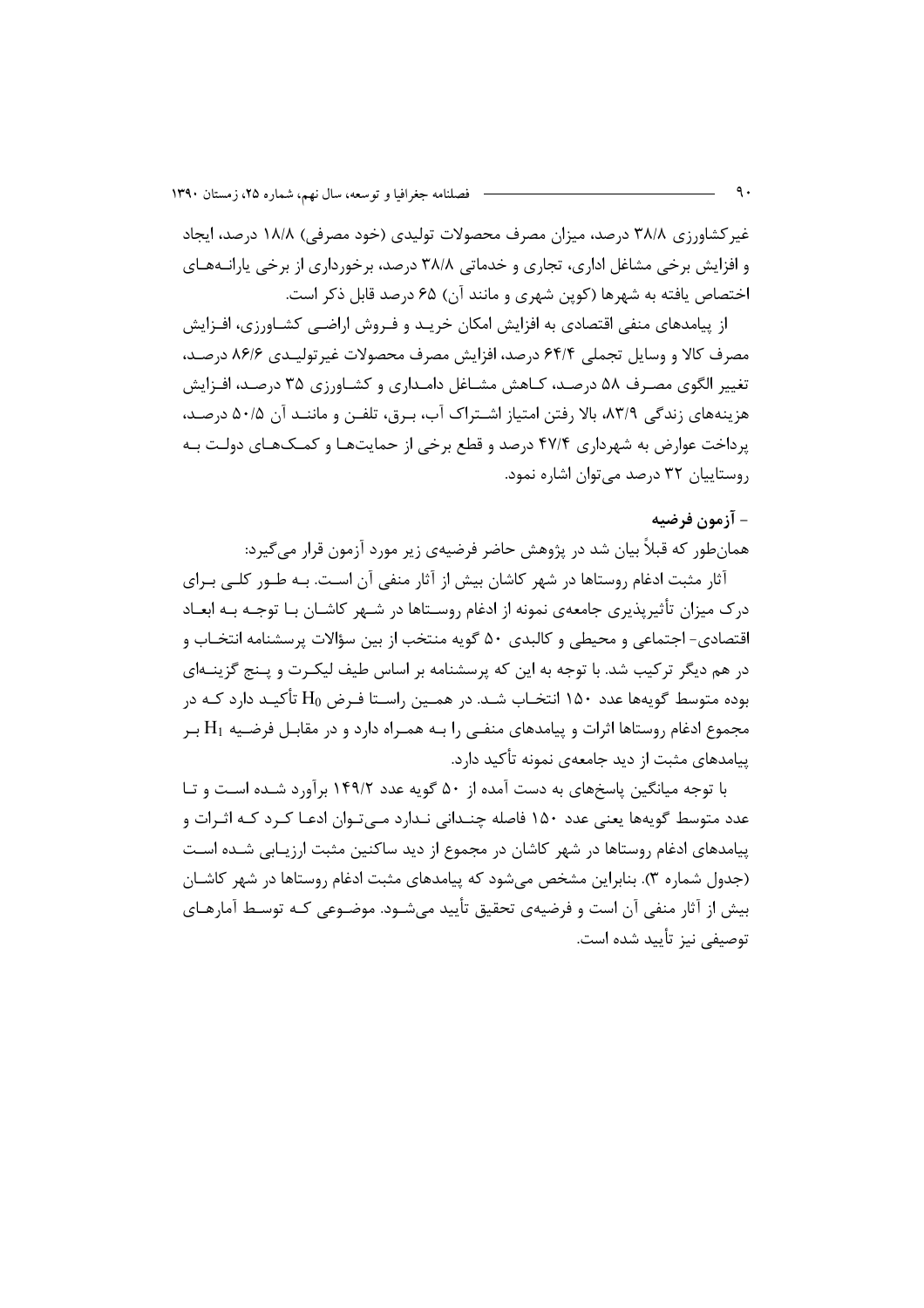مطالعهی تأثیر ادغام روستا در شهر

| متغيّر                       | تعداد<br>نمونه | انحراف   میانگین<br>  معیار   پاسخها |                    | مقدار t   | سطح<br>معناداري | وضعيت                |
|------------------------------|----------------|--------------------------------------|--------------------|-----------|-----------------|----------------------|
| اقتصادى_ اجتماعى<br>و کالېدى | ۲۶۰            | 149/7                                | $\lambda/\Delta$ ۶ | $-1$ /۴۷۷ | .115Y           | $\rm{H_0}$ عدم تأييد |

جدول ۳: نتایج نهایی شاخصهای اقتصادی- اجتماعی و کالبدی بر اساس آزمون t از دید ساکنین

مأخذ: مطالعات ميداني، ١٣٨٨

با مشاهدهی شواهد و آزمون به عمل آمده می توان اظهار نمود که آثـار و پیامـدهای ادغـام روستاها در شهر کاشان در مجموع از دید خانوارهای سکونتگاههای ادغامی مثبت ارزیابی شده است و بنابراین مشخص می شود که پیامدهای مثبت ادغام روسـتاها در شـهر کاشـان بـیش از آثار منفي آن است و فرضيهي تحقيق تأييد ميشود. لكن بررسي نتايج تفصيلي تحقيــق نشــان داد که در فرایند ادغام روستا در شهر نارساییهایی وجود دارد به گونهای که مشخص شـد بـا وجود این که روستاییان تمایل زیادی دارند که سکونتگاه آنان در شهرهای نزدیک ادغـام شــده و يا به شهر تبديل شوند ولي صرف تغيير مديريت شهري و يا تغيير مديريت يـک ســکونتگاه و ادغام آن در شهر الزاماً به معنى تغيير ماهوى در آن سكونتگاه نيسـت، چــرا كــه ســاختارها در بعضی از روستاها تغییر نکرده و تنها اسم آن از روستا به محلهای از شهر تغییر کرده است و در اصل|لحاق صورت گرفته است. بررسی نظرات مسؤولین شهرداری و شورای اسلامی سکونتگاهها در زمینهی معایب و مزایا ادغام روستا در شهر بیانگر آن است که بین آنها در زمینــهی مزایــای ادغام روستا در شهر از حیث ایجاد و افـزایش برخــی مشــاغل اداری، تجــاری و خــدماتی، رواج فرهنگ شهرنشینی و کمک به بالا رفتن سـطح فرهنـگ و اطلاعـات عمـومی مـردم، تقویـت زمینهی ماندگاری جمعیّت ساکن شهرها و جذب تعداد محدودی از مهاجران روسـتایی، ایجـاد امکانات و مؤسسات خدماتی جدید، بهبود وضـعیت فیزیکـی شـهر، جمـعآوری زبالـه، افـزایش ساخت و ساز مسکن و واحدهای تجاری و کنترل ساخت و ساز، احداث تأسیسات حفـاظتی در شهر و اطراف آن و ارایهی برخی خدمات از سوی شهرداری اتفاق نظر وجود دارد و همچنین از نظر معايبي همچون افزايش قيمت مسكن و بورس،إزي، بالا رفتن سطح توقعـات مـردم، قطـع برخی از کمکها و حمایتهای دولتی که شامل حال روستاییان مـیشـود در نظـر مسـؤولین، اعضای شورای اسلامی و خانوارهای سکونتگاههای ادغامی اتفـاق نظـر وجـود دارد. نگــاهی بـه معایب ادغام روستا در شهر از دیدگاه مسؤولین و خانوارهای ساکن مشخص می کند کـه اغلـب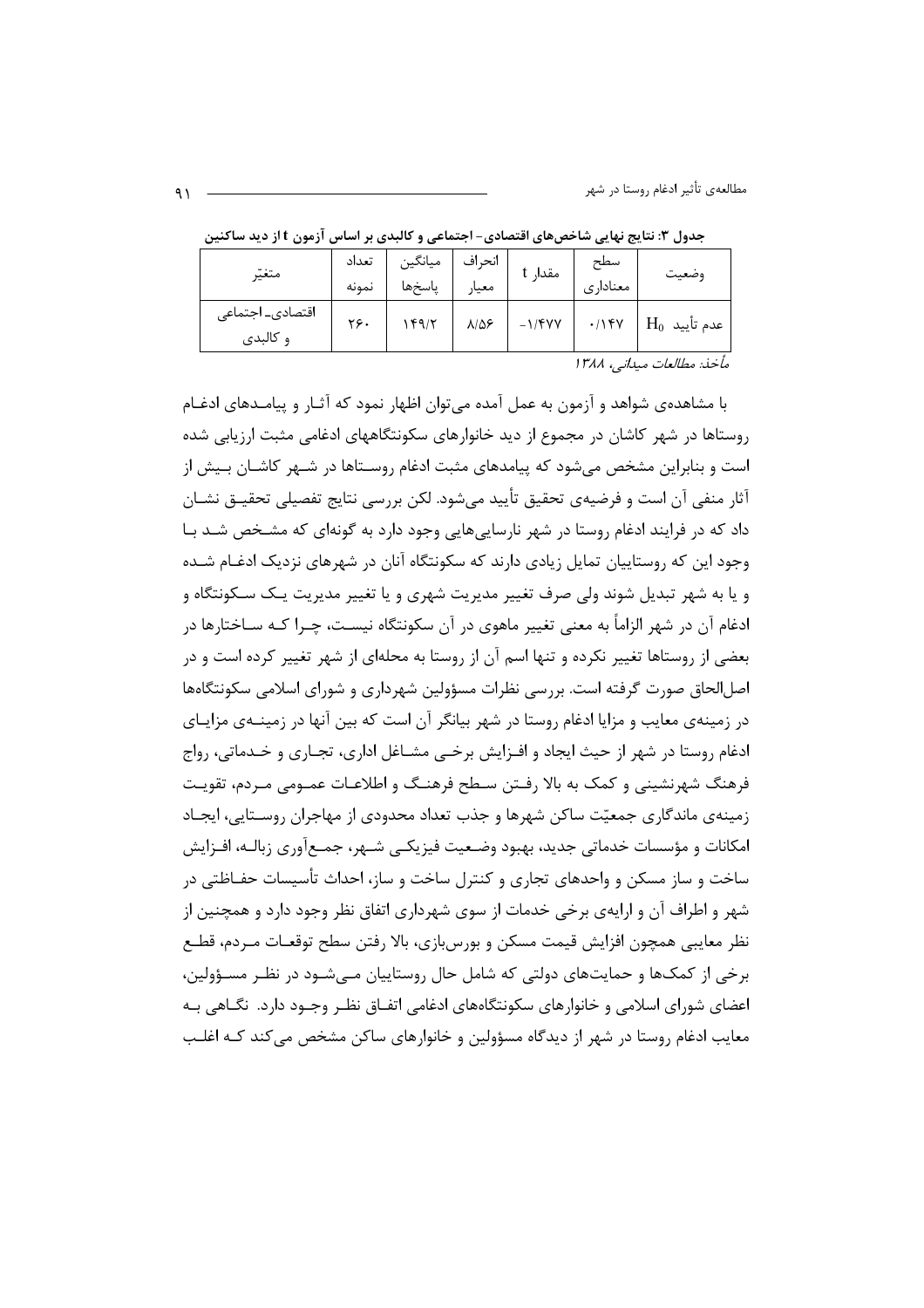این معایب با اتخاذ تصمیمات و سیاستهای مقتضی قابل رفع اسـت، بـه طـور مثـال افـزایش هزینههای اشتراک آب و برق، تلفن و مانند آن که در این زمینه میتوان ترتیبـی اتخـاذ نمـود که بلافاصله پس از شناخت روستا به عنوان محلهی شهری این هزینههـا هماننـد سـایر نقـاط شهر نشود و طی مدت زمان طولانی تر هزینههای اشتراک خدمات مذکور هم سطح سایر نقــاط شهر شود و یا اینکه در جهتگیری و گسترش شهر سعی شود اراضی کشـاورزی اطـراف شـهر حفظ شود. نتایج مطالعه نشان داد که بیشترین مزایای ادغام روسـتا در شـهر در بُعـد کالبـدی بوده است و كمترين مزيّت آن در بُعد اقتصادي، حال آنكـه بـرعكس، بيشـترين معايـب ادغـام روستا در شهر در بُعد اقتصادي بوده و كمترين آنها در بُعـد كالبـدي و ايـن موضـوع مشـخص می کند که تـأثیر ادغـام روسـتا در شـهر در تغییـرات کالبـدی و افـزایش خـدمات شـهری در سکونتگاه ادغامی، بیشتر از ابعاد دیگر بوده است و در زمینهی مزایای ادغام روسـتا در شـهر از بُعد کالبدی، اتفاق نظر بیشتری در بین مسؤولان محلی و خانوارهای نمونه وجود دارد.

#### نتیجهگیری و ارایهی راهکارهای پیشنهادی

در ایران یکی از موارد مهم توسعهی شهرنشینی، گسترش سریع فیزیکی شهرهای آن است. افزایش بهرویه شهرها و رشد ناموزون آنها بهدلیل مهاجرتهای بیرویه از روستا به شهر و افزایش جمعیت، یکی از مشکلات اصلی شبکهی سکونتگاهی کشور است. بر این اساس یکی از مسایل شهرها، رشد شهرنشینی و به تبع آن گسترش شهر بر اراضی پیراشهری به ویژه روستاهای اطراف آن و الحاق و ادغام روستا در شهر است، که پیامدهایی چون حاشیهنشینی، نابودی اراضی کشاورزی، افزایش جمعیّت شهرها، عدم|مکان پاسخگویی برخی از خدمات و کاربریها در شهر، گسستگی بافتهای فیزیکی، مشکلات زیستمحیطی، خصوصاً آلودگی و نابسامانی شهری را بر نواحی پیرا شهری به دنبال دارد می توان انتظار داشت که ادغام روستا در شهر به همراه بسترها و زمینههای مناسب در ابعاد اقتصادی، اجتماعی و کالبدی علاوه بر ایجاد توسعه در سکونتگاههای ادغامی و افزایش نقش و کارکرد آنها، بتواند بسترهای توسعهی منطقهای و ملی را نیز بهوجود آورد. بررسی ها نشان داد که از لحاظ بُعد اقتصادی ادغام روستا در شهر در افزایش فرصتهای شغلی و کاهش بیکاری بخصوص در زمینههای ایجاد شغلهای اداری، تجاری، و خدماتی بسیار مؤثر بوده و منجر به افزایش تعداد شغل و شاغلین نسبت به قبل از ادغام سکونتگاهها شده است. همچنین از لحاظ بعد کالبدی و با استفاده از مؤلفههای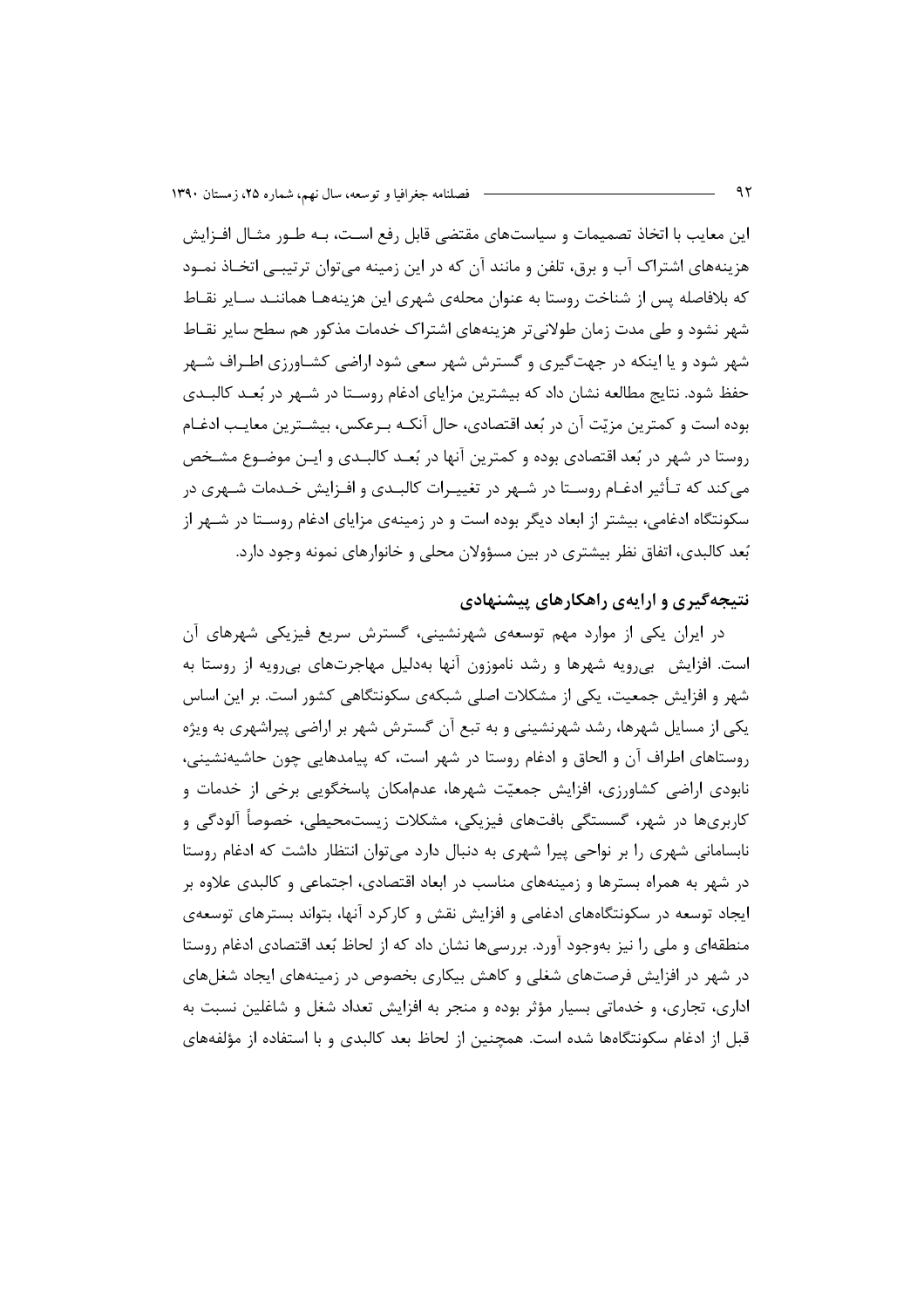جدول شمارهی ۲ بدین نتیجه رسیدیم که هر چه مدت زمان بیشتری از ادغام روستا در شهر بگذرد، تعداد انواع امکانات و خدمات شهری در سکونتگاه ادغامی نسبت به قبل از آن افزایش یافته و کیفیت ارایه اکثر خدمات، بویژه خدمات اداری- اعتباری و بهداشتی درمانی، بهبود یافته است. همچنین یافتههای تحقیق نشان از تغییر وضعیت منابع طبیعی از جمله تغییر کاربری زمینهای کشاورزی از کشت محصول کشاورزی به ساخت مسکن و واحدهای تجاری و صنعتی و مانند آن است. بهطوری که نشان داده شد میزان زمین و سطح زیر کشت محصولات زراعی، تعداد و سطح زیر کاشت درختان مثمر، میزان سهام آب و تعداد دام به میزان زیادی کاهش پیدا کرده است. از لحاظ بُعد اجتماعی نیز میزان رضایتمندی ساکنین بعد از ادغام نسبت به قبل، افزایش یافته است و این امر بیشتر به دلیل بهبود کیفیت زندگی میباشد ولی افرادی هم هستند که از این اقدام رضایت چندانی ندارند و این مسأله به دلیل برآورده نشدن توقعات و آرزوها، افزایش هزینههای زندگی (به علت پرداخت عوارض شهرداری، افزایش حق انشعاب آب، برق و تلفن)، لزوم رعايت قوانين شهرسازي و مانند آن است و رضايت ساكنان از عملکرد شهرداری و شورای اسلامی شهر به عنوان یک محلهی شهری در حد متوسط رو به ياپين است.

از بررسی انجامشده می توان نتیجه گرفت که با وجود این که اکثر پاسخ گویان اظهار داشتهاند که آثار و پیامدهای مثبت ادغام روستایشان در شهر بیش از آثار و پیامدهای منفی است و از آن رضایت دارند ولی هنوز این اقدام نتوانسته به تمامی انتظارات اهالی جامهی عمل بپوشاند. به نظر می رسد برای ایجاد و استقرار بسترهای لازم برای توسعه در نواحی مشابه همزمان با فرایند ادغام روستا در شهر ایجاد بسترهای قانونی و حمایت از سرمایهگذاری در بخشهای اقتصادی و رونق کسب و کار ضروری است. لذا می توان بیان نمود که دستیابی به توسعهی پایدار سکونتگاههای شهری و روستایی مستلزم بازاندیشی نظام برنامهریزی و بهرهگیری از رویکرد توسعهی متوازن منطقهای و فضایی و در نظر گرفتن تعامل بین سکونتگاههای مختلف می باشد.

ملاحظهی فرایند ادغام سکونتگاهها در یکدیگر بویژه روستاها در شهرها و مشاهدهی آثار و پیامدهای مثبت و منفی آن بر ضرورت اتخاذ این رویکرد می|فزاید. آنچه که مسلم است بخش عمدهای از اثرات منفی و معایب ادغام روستا در شهر ناشی از در نظر نگرفتن شرایط و معیارهای اصولی برای ادغام روستا در شهر است. پس میتوان با لحاظ شرایط و معیارها و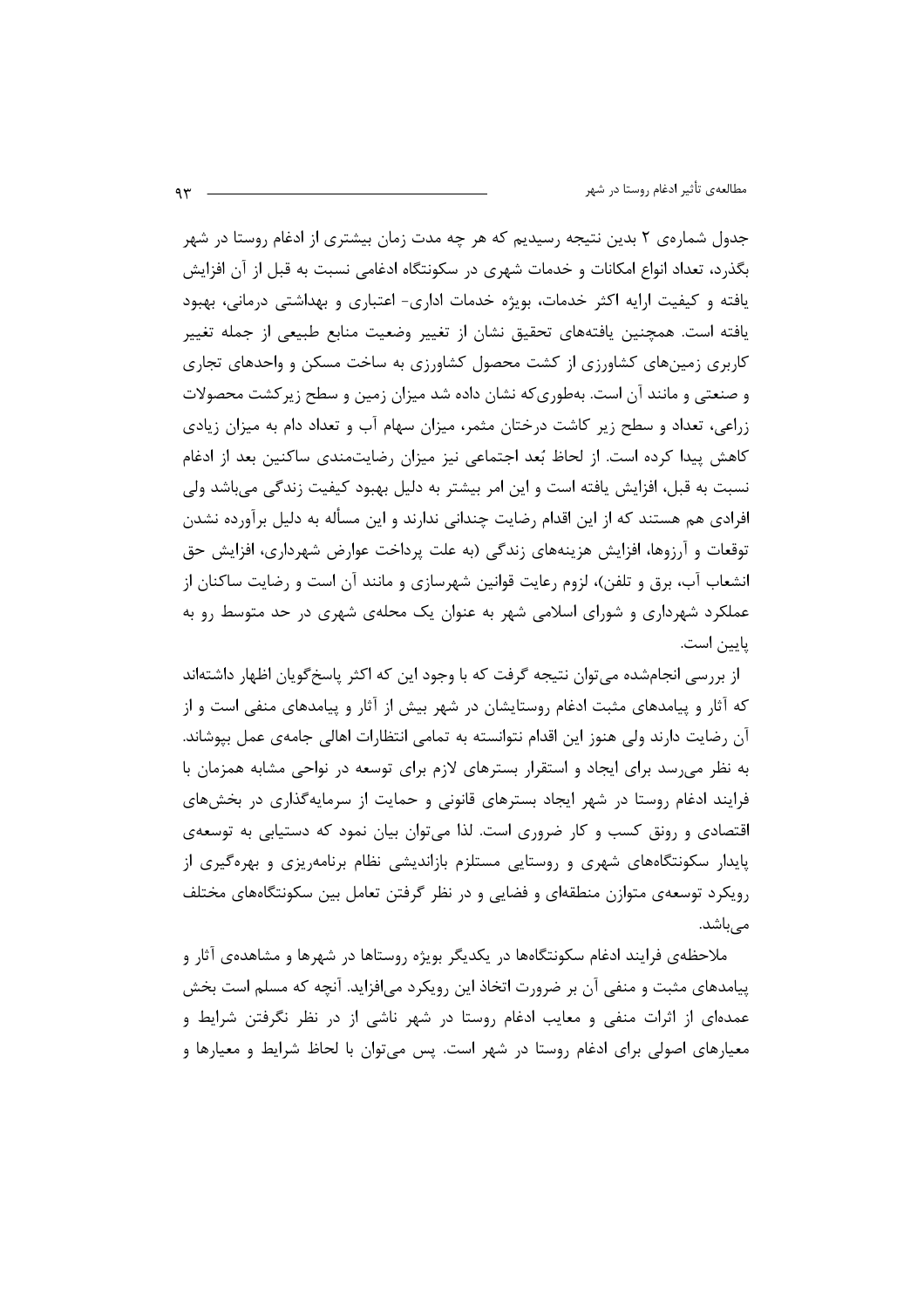ملاکـهای مناسب و همچنین اتخاذ راهبردهای صحیح توسعه از جنبههای منفی ادغام روستا در شهر کاست و جنبههای مثبت آن را تقویت نمود. از جمله مهمترین اصول و معیارهایی که برای اصلاح این فرآیند باید در نظر گرفت به شرح زیر بیان می شود: ـ بازنگری فرآیند ادغام روستاها و اتخاذ رویکرد توسعهی منطقهای با توجه به رویکردهای جديد برنامهريزي، همچون تدوين سند چشمانداز توسعه سكونتگاهها. ـ تدوین یکبسته قانونی اجرایی برای ادغام سکونتگاهها در یکدیگر. ـ افزايش نقش مردم و سازمانهاي غيردولتي در فرآيند ادغام. ـ بسترسازی برای افزایش سرمایهگذاری تولیدی توسط بخش خصوصی.

منابع

- ۱– افروغ، عماد ( ۱۳۷۷). جامعه و نابرابری اجتماعی ارایه الگویی برای جداگزینی فضایی و پیامدهای آن، رساله دکتری. به راهنمایی حسین شکویی. دانشگاه تربیت مدرس.
	- ٢- بيرو، آلن (١٣٧۶). فرهنگ علوم اجتماعي، ترجمه باقر ساروخاني. تهران. انتشارات كيهان.
- ۳- بدری، علی (۱۳۸۰). ارزیابی پایداری راهبرد اسکان مجـدد روسـتایی نمونـه مـوردی: مجموعـه ادغامي آببر. رساله دكتري به راهنمايي عبدالرضا ركن|لدين افتخاري. دانشگاه تربيت مدرس.
- ۴- , ,هنمایی، محمدتقی (۱۳۶۹). جغرافیا، مجموعـه مباحـث و , وش&حای شهرسـازی، چـاپ وزارت مسکن.
- ۵– توانا، محمدحسن و شهرام امیرانتخابی (۱۳۸۶). روند تبدیل روستا به شـهر و پیامـدهـای آن در شهرستان تالش، جغرافيا و توسعه. شماره ۱۰.
- ۶- پاپلی یزدی، محمدحسین و حسین رجبیسناجردی (۱۳۸۲). نظریههای توسعه شهر و پیرامـون، انتشارات سمت.
- ۷– پیلهور، علیاصغر و احمد پوراحمد (۱۳۸۳). روند رشـد و توسـعه کـلانِ شـهرهای کشـور مطالعـه موردی: شهر مشهد، پژوهش های جغرافیایی شماره ۴۸.
- ۸- خاکساری، علی، امیـر شـکیبامنش و مهشـید قربانیـان (۱۳۸۷). محلـههـای شـهری در ایـران، يژوهشگاه علوم انساني و مطالعات فرهنگي.
- ۹- رهنمایی محمدتقی (۱۳۶۹). توسعه تهران و دگرگونی در ساختارهای نـواحی روسـتایی اطـراف، فصلنامه تحقيقات جغرافيايي. شماره ١۶.
	- ١٠- ,هنمايي، محمدتقى (١٣٧٣). دولت و شهر نشيني، فصلنامه تحقيقات جغرافيايي. شماره٣٢.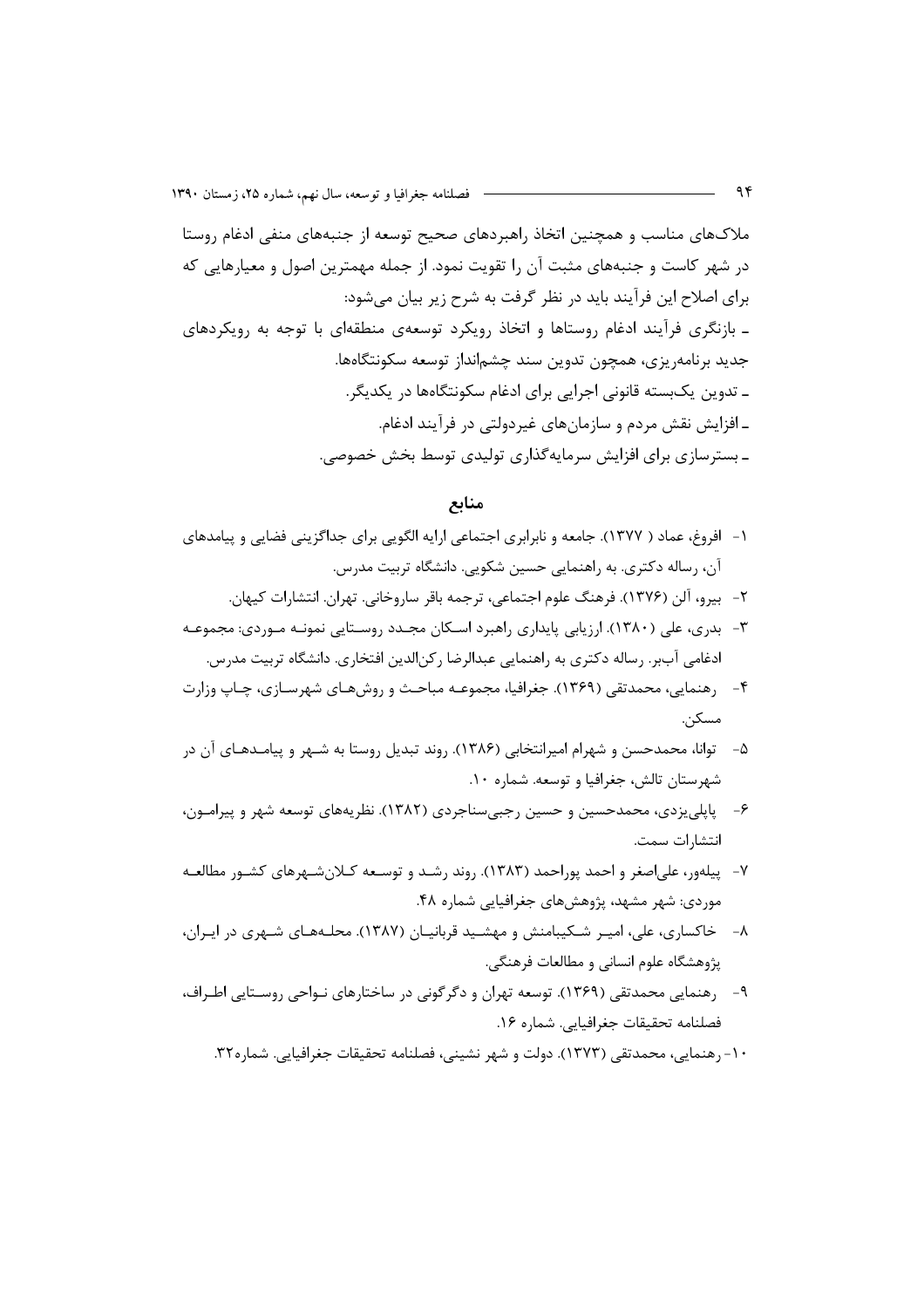- ١۵- سيفالديني، فرانك (١٣٧٩). گسـترش حومـهاي شـهرها، فصـلنامه تحقيقـات جغرافيـايي. سـال پانزدهم. شماره پیایی ۵۸ و ۵۹.
- ۱۶- صرافی، مظفر (۱۳۷۷). مبانی برنامهریزی توسعه منطقـهای، تهـران. انتشـارات سـازمان برنامـه و بودجه.
- ۱۷-ضیاءتوانا، محمدحسن (۱۳۶۹). نگاهی کوتاه به روستا و مکانیزم تحول آن در ایران، رشد آمـوزش جغرافیا. شماره ۲۴. سال ششم. زمستان .
- ١٨- طاهرخاني مهدي و عبدالرضا , كن الدين افتخاري (١٣٨٣). تحليل نقــش , وابـط متقابـل شــهر و روستا در تحول نواحی روستایی استان قزوین. نشریه مدرس شماره ۳۵.
- ۱۹- ظاهری، محمد (۱۳۸۷). نقش روند گسترش کالبدی شهر تبریز در ایجاد تغییرات کاربری اراضی حومه شهر و روستاهای حوزهی نفوذ مطالعه موردی روستاهای الوارسفلی، بـاغ معـروف، شـادآباد مشايخ و كندرود. فصلنامه جغرافيا و توسعه. شماره ٢٣.
	- ۲۰- فرید، پدالله (۱۳۸۰). جغرافیا و شهرشناسی، نشر دانشگاه تبریز.
- ٢١- فيروزنيا، قدير و محمدحسن ضياءتوانا و عبدالرضـا ركـن|لـدين|فتخـاري (١٣٨۶). تبيـين فراينــد تحول روستا با بهره گیری از نظریه چرخهی حیات، مدرس علوم انسانی. دوره ۱۱. شماره ۱. بهـار. دانشگاه تربیت مدرس. تهران.
- ٢٢- فيروزنيا، قدير (١٣٨۶). تبيين نقش انسجام اجتماعي در توسعهي سكونتگاههاي روستايي تبـديل شده به شهر، نمونه آران و بیدگل. نخستین همایش جغرافیای دانشگاه پیام نور.
- ۲۳- گلی، علی (۱۳۸۳). تحلیـل فرآینـد گـذار از روسـتا بـه شـهر و طراحـی مـدلی بـرای شناسـایی روستاهای درحال گذار در ایران، رساله دکتری به راهنمایی علی عسگری. دانشگاه تربیت مدرس.
- ۲۴- مهندسان مشاور DHV هلند (۱۳۷۱). رهنمودهایی برای برنامهریزی مراکـز روسـتایی، جلـد اول. ترجمه سیدجواد میر و دیگران. سلسله انتشارات روسـتا و توسـعه. شـماره ۱۰. چـاپ اول. مرکـز تحقیقات و بررسی مسایل روستایی. تهران. وزارت جهاد سازندگی.
	- ۲۵- مهدوی، مسعود (۱۳۸۲). مقدمهای بر جغرافیای روستایی ایران، انتشارات سمت.